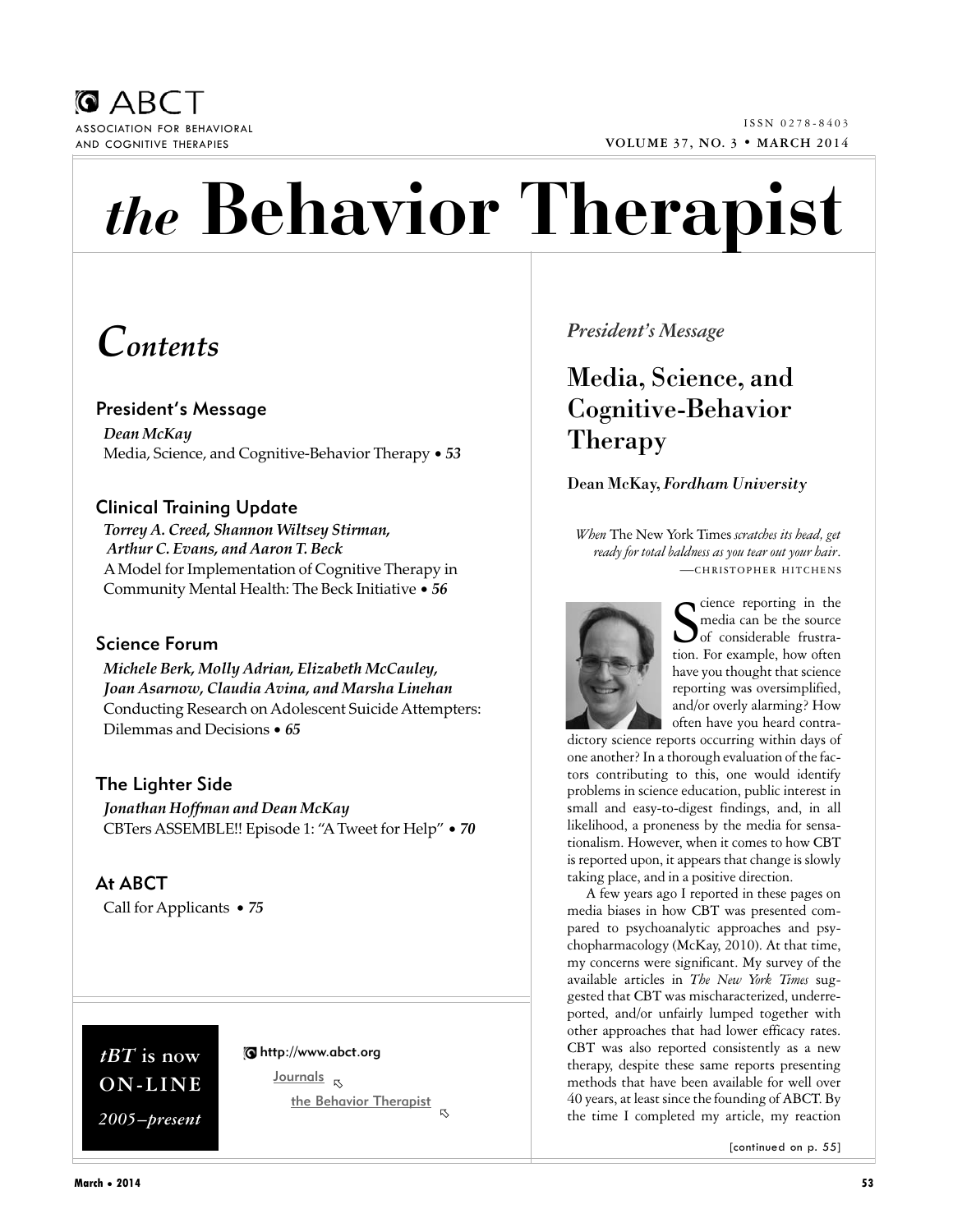### **the Behavior Therapist**

Published by the Association for Behavioral and Cognitive Therapies 305 Seventh Avenue - 16th Floor New York, NY 10001-6008 (212) 647-1890 /Fax: (212) 647-1865 www.abct.org

| EDITOR Brett Deacon                                                                                                 |
|---------------------------------------------------------------------------------------------------------------------|
| Editorial Assistant Melissa Them                                                                                    |
| Behavior Assessment Matthew Tull                                                                                    |
| Book Reviews C. Alix Timko                                                                                          |
| Clinical Forum  Kim Gratz                                                                                           |
| Clinical Dialogues Brian P. Marx                                                                                    |
| Clinical Training Update Steven E. Bruce                                                                            |
| Institutional Settings. Dennis Combs                                                                                |
| Lighter Side <i>Elizabeth Moore</i>                                                                                 |
| Medical and Health Care<br>Settings <i>Laura E. Dreer</i>                                                           |
| News and Notes. Nicholas Forand                                                                                     |
| James W. Sturges                                                                                                    |
| Shannon Wiltsey-Stirman                                                                                             |
| Professional<br>and Legislative Issues Susan Wenze                                                                  |
| Public Health Issues. Giao Tran                                                                                     |
| Research-Practice<br>Links. David J. Hansen                                                                         |
| Research-Training<br>Links $\dots \dots \dots \dots \dots \dots$ . Stephen Hupp                                     |
| Science ForumJeffrey M. Lohr                                                                                        |
| Special Interest<br>Groups  Aleta Angelosante<br>Student Forum  David DiLillo<br>Technology Update. Steve Whiteside |

ABCT President . . . . . . . . . . *Dean McKay* Executive Director· · · · · · *Mary Jane Eimer* Director of Education & Meeting Services . . . . . . *Mary Ellen Brown* Director of Communications *David Teisler* Managing Editor . . . . . *Stephanie Schwartz*

Copyright © 2014 by the Association for Behavioral and Cognitive Therapies. All rights reserved. No part of this publication may be reproduced or transmitted in any form, or by any means, electronic or mechanical, including photocopy, recording, or any information storage and retrieval system, without permission in writing from the copyright owner.

Subscription information: *the Behavior Therapist* is published in 8 issues per year. It is provided free to ABCT members. Nonmember subscriptions are available at \$40.00 per year (+\$32.00 airmail postage outside North America).

Change of address: 6 to 8 weeks are required for address changes. Send both old and new addresses to the ABCT office.

ABCT is committed to a policy of equal opportunity in all of its activities, including employment. ABCT does not discriminate on the basis of race, color, creed, religion, national or ethnic origin, sex, sexual orientation, gender identity or expression, age, disability, or veteran status.

All items published in *the Behavior Therapist*, including advertisements, are for the information of our readers, and publication does not imply endorsement by the Association.

# OTING *electr o nic*

*E Le ct r*<br> **V** *C D* **C** *Ct r*<br> **V C** *Ct r*<br> **V V V** *C Ct tr*<br> **V V** *C C Ct in the members of ABCT, the opportunity<br>
standing will receive emails with a unique userance and passwords<br>
We will alter* Once again, we offer you, the members of ABCT, the opportunity to elect officers electronically. All full members and new member professionals who are in good standing will receive emails with a unique username and password for voting. We will alert you as to when the election portal is open: April 1. We will send emails to your *primary* email address only, where you receive emails from ABCT.

## INSTRUCTIONS *for* AUTHORS

The Association for Behavioral and Cognitive Therapies publishes *the Behavior Therapist* as a service to its membership. Eight issues are published annually. The purpose is to provide a vehicle for the rapid dissemination of news, recent advances, and innovative applications in behavior therapy.

■ Feature articles that are approximately 16 double-spaced manuscript pages may be submitted.

■ Brief articles, approximately 6 to 12 double-spaced manuscript pages, are preferred.

**Feature** articles and brief articles should be accompanied by a 75- to 100-word abstract.

■ Letters to the Editor may be used to respond to articles published in *the Behavior Therapist* or to voice a professional opinion. Letters should be limited to approximately 3 double-spaced manuscript pages.

**Submissions must be accompanied by a Copyright Transfer Form** (a form is printed on p. 35 of the February 2011 issue of *tBT*, or download a form from our website): *submissions will not be reviewed without a copyright transfer form*. Prior to publication authors will be asked to submit a final electronic version of their manuscript. Authors submitting materials to *tBT* do so with the understanding that the copyright of the published materials shall be assigned exclusively to ABCT. Electronic submissions are preferred and should be directed to the editor at **BDeacon@uwyo.edu**. Please include the phrase *tBT submission* and the author's last name (e.g., *tBT Submission - Smith et al.*) in the subject line of your email. Include the corresponding author's e-mail address on the cover page of the manuscript attachment. Please also include, as an attachment, the completed copyright transfer document.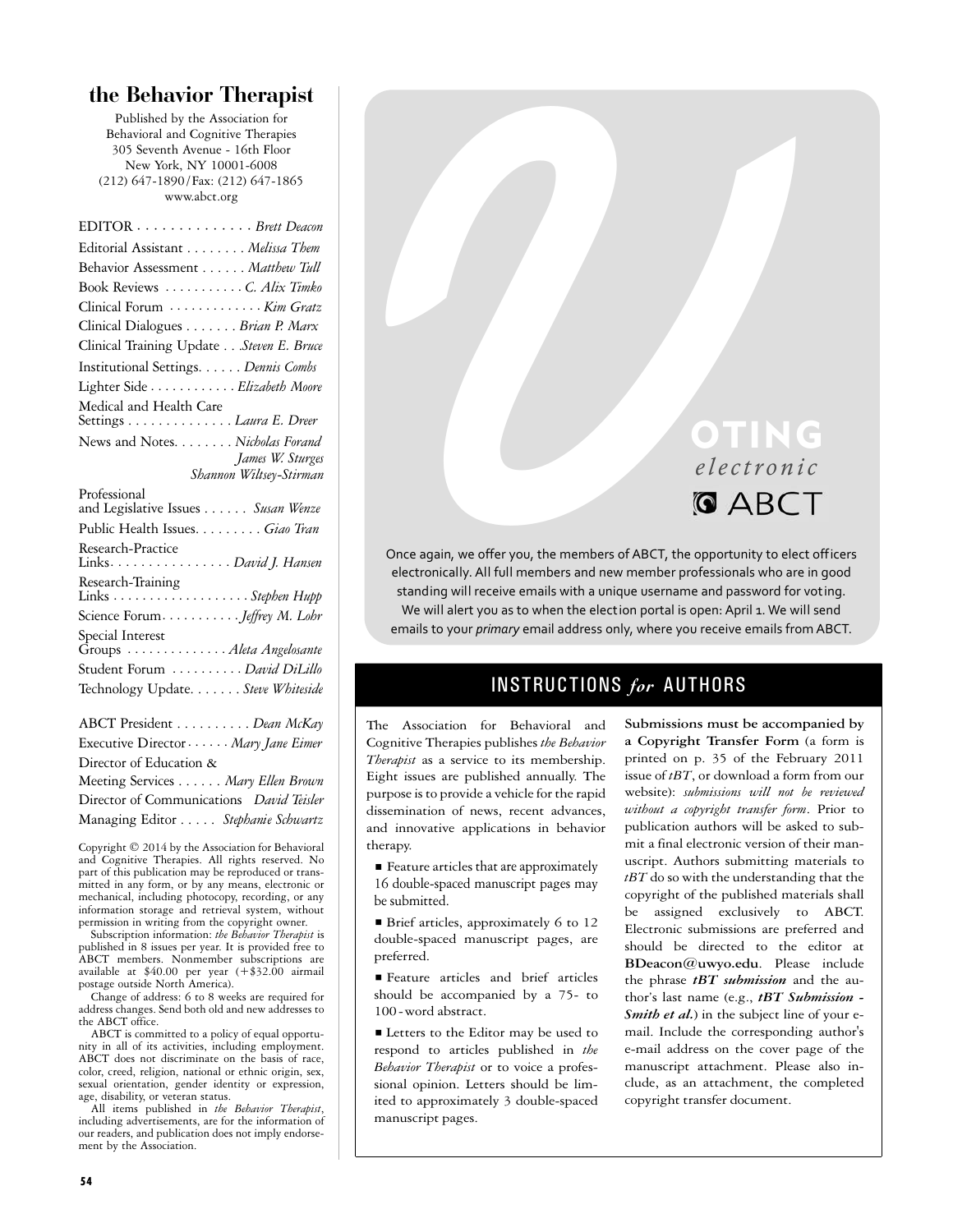was largely consistent with how Hitchens suggested one would be when reading the newspaper of record for the United States.

In the intervening years since my survey, it appears that the situation has been improving for how CBT is portrayed in the media. In my admittedly unscientific follow-up search of *The New York Times* for the past 12 months (as of this writing, on January 30, 2014), I found 11 articles in which CBT was featured.<sup>1</sup> But in my estimation, what was more striking was that some of these articles emphasized the need for consumers to seek out "evidence-based treatments" (i.e., Brown, 2013). This is a marked change from 2010, when the picture I observed was fairly bleak.

#### **Where Are Things Going?**

Progress in how CBT is presented to the public via the media is indeed encouraging, if we rely on *The New York Times* as a guide. Nonetheless, we cannot afford to be complacent. While the media portrayal has improved, if *The New York Times* is any guide, it is unfortunately just one outlet in an everexpanding network of sources clients may rely upon in learning about treatment. To illustrate, *Psychology Today* has several blogs written by mental health professionals. One in particular has included questionable assertions about the research base for psychotherapy, especially CBT (Shedler, 2013). The blog post in question here, in my estimation, suggested that treatment as usual (that is, a general common factors approach) is sufficient. The justification for this assertion stems from a single study that suggested CBT practitioners routinely depart from established therapy manuals when delivering care (Waller, Stringer, & Meyer, 2012). The blog post author goes on to imply that the departures CBT-oriented therapists take invariably involve approaches that might be more traditionally psychodynamic in nature. This is the kind of discourse that serves to confuse an already ill-served public when it comes to receiving sound recommendations for care.

Now before I continue, allow me to provide a bit of full disclosure. I have disagreed with Dr. Shedler in the public square previously, as have other members of ABCT. In one exchange Shedler (2010) asserted that a general, common factors approach to treatment is sufficient and that the empirically supported treatments were no better than treatment as usual. This drew a series of critical comments. Anestis, Anestis, and Lilienfeld (2011) noted that Shedler was highly selective in his review of the literature in drawing his conclusions. I noted that Shedler overlooked the absence of validated mechanisms in general psychotherapy, and that a common factors approach did not leave clinicians with guidelines should treatment fail (McKay, 2011). Tryon and Tryon (2011) noted that common factors were part of any good therapeutic enterprise at a minimum, and so any treatment should advance beyond the efficacy of general psychotherapy, which CBT succeeds in accomplishing. Thombs et al. (2011) noted that Shedler's examination of existing meta-analyses was flawed because of an uncritical acceptance of the available studies, rather than a more careful parsing of the findings from well-controlled trials of psychodynamic therapy. Shedler, in his reply (2011), asserted, "Over the past two decades or so, a 'master narrative' has emerged in the academic world that psychodynamic therapy has somehow been disproven and that CBT has been scientifically tested against it and found superior. In the prevailing academic climate, the steadily accumulating scientific evidence for psychodynamic therapy has been repeatedly overlooked." He goes on to suggest that several of the commenters (myself included) were falsely holding themselves up as objective purveyors of truth.

I use the example of Shedler's *Psychology Today* blog to illustrate that there are individuals with platforms that reach a large number of individuals who can either mischaracterize or erroneously report on how CBT works or what our research suggests. The need to meet the challenge inherent in media and public portrayals of CBT is not trivial, and not just for the public who seek therapy. Our own colleagues, particularly those who see CBT as a viable treatment modality but who were trained in other traditions, will benefit from exposure to better information about its efficacy. By creating a public perception of CBT that more closely matches the scientific evidence (and differentiates it from other nonempirical approaches), we may increase the desirability of training in our treatment methods. This in turn will hopefully have the effect of increasing the likelihood that clients receive empirically supported interventions.

It is here that I would like to share an anecdote. In my years as a practitioner, I have had many clients who have reported receiving non-empirically-based therapy before coming to my office. Worse, many of these same clients knew the kind of treatment that was appropriate for their condition, went to providers who claimed they could and would conduct this form of treatment, only to later offer excuses for why it was not applicable in the client's particular case. Informally, I will note that this unique subgroup of clients typically did their due diligence and asked prospective clinicians if they had been properly trained in the methods of therapy they sought. The clinicians all "passed" the client interview and were able to substantiate that they had indeed received some form of training (typically workshops). And yet, these clients did not receive the treatment they sought—but they had the kind of savvy to know what they needed. How many more lack this information?<sup>2</sup> And how many, if they could, would in turn pressure their clinicians to seek out the right kind of training? Media portrayals of the need for scientifically informed therapy would increase the odds that more savvy clients would question the treatment they receive and alter the behavior of clinicians.

#### **What Can We Do?**

How should we address this persistent, albeit improving, problem in how our approach to treatment is presented to the public? Back in 2010 I recommended adopting two broad strategies, one proactive and one reactive. The proactive one involves deliberate outreach to media sources to get the message out about efficacious treatment. We clearly need more of that. The other, reactive, approach involves responding to the inaccurate portrayals we may receive in the media. The blog post I mentioned above (and a few others by that same author) was met with a litany of comments that challenged his assertions. This approach can be frustrating, time consuming, and combative. However, I would stress that while you may not change any minds of those who respond directly to the comments, the comments are also read by others who are unlikely to post any replies at all. In short, the effort will not likely be wasted.

<sup>1</sup> In my 2010 survey, I had noted that psychopharmacology coverage in *The New York Times* included marriage announcements. I am happy to report that I identified one marriage vow announcement in the past year where one of the to-be betrothed self-identified as a CBT therapist. For that I say "bravo!"

<sup>2</sup>An important reminder: As a service to the public, ABCT has a series of fact sheets available on their website that describe treatment for different conditions.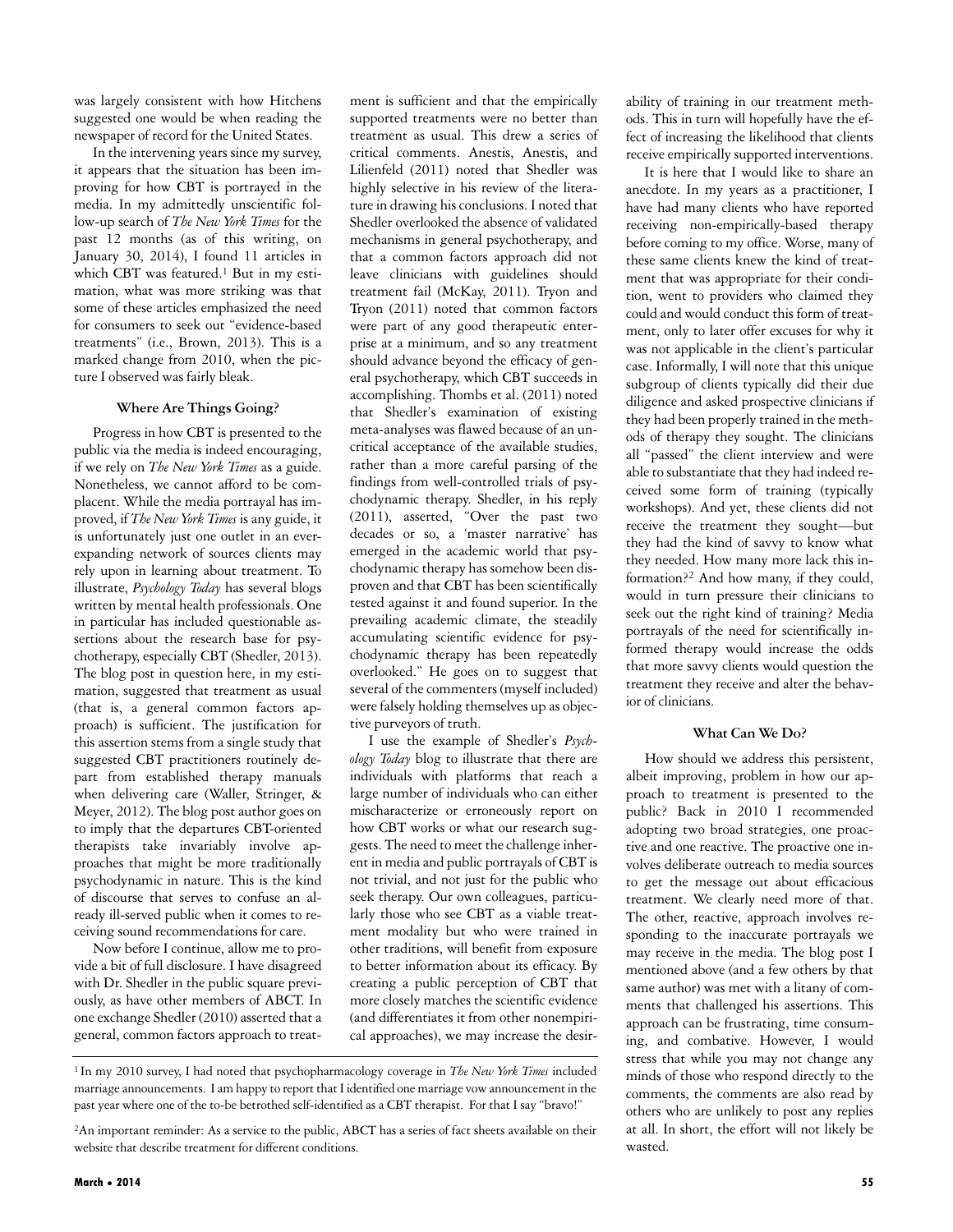The reactive approach is necessarily problematic without other proactive measures. It ensures a defensiveness that can be unhelpful. So allow me to add to my recommendations articulated in 2010. When we talk among ourselves, such as during the annual conference, the scientific foundations reign supreme. It's wonderful to share ideas with like-minded colleagues who understand the importance of a scientific foundation for intervention development. But it can also be an echo-chamber. Rarely are there attendees at our annual convention who need convincing of the need for scientific bases of intervention. What is necessary now is a technology for speaking to non-scientifically-minded mental health providers. While we are enthusiastically scientifically oriented in our approach to treatment delivery, my own experience has been that observing improvement when applying an empirically grounded approach is also profoundly gratifying. It would behoove us to highlight the dramatic emotional and functional benefit CBT bestows on clients, including the depiction of case illustrations. When case illustrations are yoked to scientific presentations of clinical interventions, clinicians show greater interest in receiving training (Stewart & Chambless, 2010). The media routinely does this now to make their point for a wide

range of topics. After all, that is the very point of so-called "man on the street" interviews. If we were to start doing this, it would connect the part we do so well (appeal to each other's heads) with an aspect we do less well (speak to the each other's hearts). Interestingly, there were no case illustrations as part of the 11 *New York Times* articles over the past year that described CBT's efficacy. Perhaps I am now getting greedy in my desire to see improved CBT coverage in the media. Nevertheless, the impact of coverage will be far better if the outcomes can be made more vivid through real-life illustrations.

#### **References**

- Anestis, M. D., Anestis, J. C., & Lilienfeld, S. O. (2011).When it comes to evaluating psychodynamic therapy, the devil is in the details. *American Psychologist, 66*, 149–151.
- Brown, H. (March 23, 2013). Shift in mental health care is slow. *New York Times*, D4.
- McKay, D. (2010). The mainstream news media, cognitive-behavior therapy, psychodynamic therapy, and psychopharmacology: An illustration using the *New York Times*. *the Behavior Therapist, 33*, 152-156.
- McKay, D. (2011). Methods and mechanisms in the efficacy of psychodynamic psychotherapy. *American Psychologist, 66*, 147–148.
- Shedler, J. (2010). The efficacy of psychodynamic psychotherapy. *American Psychologist, 65*, 98–109.
- Shedler, J. (2011). Science or ideology? *American Psychologist, 66*, 152-154.
- Shedler, J. (Oct. 31, 2013). Where is the evidence for evidence-based therapy. *Psychology Today* (http://www.psychologytoday.com/ blog/psychologically-minded/201310/whereis-the-evidence-evidence-based-therapies).
- Stewart, R.E., & Chambless, D.L. (2010). Interesting practitioners in training in empirically supported treatments: Research reviews versus case studies. *Journal of Clinical Psychology, 66*, 73-95.
- Thombs, B.D., Jewett, L.R., & Bassell, M. (2011). Is there room for criticism of studies of psychodynamic therapy? *American Psychologist, 66*, 148-149.
- Tryon, W.W., & Tryon, G.S. (2011). No ownership of common factors. *American Psychologist, 66*, 151-152.
- Waller, G., Stringer, H., & Meyer, C. (2012). What cognitive behavioral techniques do therapists report using when delivering cognitive behavioral therapy for the eating disorders? *Journal of Consulting and Clinical Psychology, 80*, 171-175.

...

*Correspondence to* Dean McKay, Ph.D., Department of Psychology, Fordham University, 441 East Fordham Road, Bronx, NY 10458; mckay@fordham.edu

### *Clinical Training Update*

# A Model for Implementation of Cognitive Therapy in Community Mental Health: The Beck Initiative

Torrey A. Creed, *Perelman School of Medicine, University of Pennsylvania*

Shannon Wiltsey Stirman, *The National Center for PTSD, VA Boston Healthcare System and Boston University*

Arthur C. Evans, *Perelman School of Medicine, University of Pennsylvania, and Philadelphia Department of Behavioral Health and Intellectual disAbility Services*

Aaron T. Beck, *Perelman School of Medicine, University of Pennsylvania*

The Patient Protection and Affordable<br>Care Act (ACA) is now in full force,<br>creating long-overdue opportunities he Patient Protection and Affordable Care Act (ACA) is now in full force, to grow the capacity of mental health systems and meet the pressing needs of individuals served by community mental health. As of January 1, 2014, mental

health conditions and substance use disorders fall under the broad Essential Benefits package of services under the ACA, receiving parity protection in comparison with medical and surgical benefits (H.R. 3590–111th Congress: Patient Protection and Affordable Care Act, 2009). While

each state determines the specific benefits, coverage for mental health and substance abuse services has substantially increased with the ACA, and, as a result, funding for treatment services will likely expand. A challenge to capitalizing on the ACA opportunity, however, is the underdeveloped state of evidence-based practices (EBPs) in community mental health. Unlike physical health services, for which there is a robust functioning system, the delivery of evidence-based mental health services is less well developed. However, efforts to implement EBPs in community mental health have moved to the forefront in the past decade, and these efforts may be even more important in the context of the ACA. The Beck Initiative is a collaborative clinical, educational, and administrative partnership that has successfully implemented cognitive therapy (CT) across a diverse group of community mental health care providers (agencies). This paper presents the Beck Initiative's goals, training model, and outcomes to date, so that it might serve as a successful model for implementation for other networks.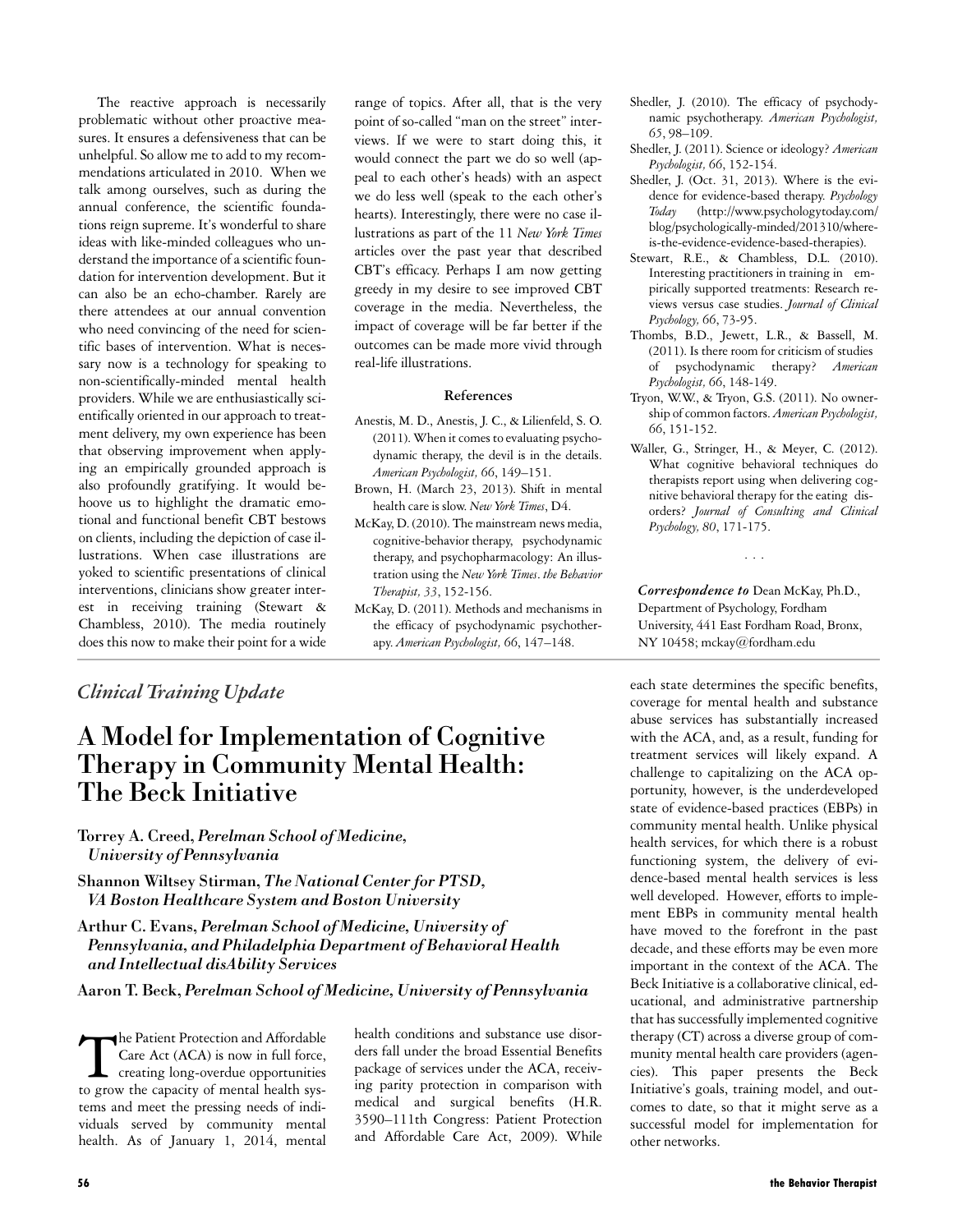# **Special offer: Save 33% on two critically acclaimed books on sexual dysfunction!**



*Martha Meana* **Sexual Dysfunction in Women** Vol. 25, 2012, x + 100 pp., ISBN 978-0-88937-400-3

*"If you have time to read one book about female sexual dysfunction, this should be the one."* Irving Binik, Professor of Psychology,

McGill University Montreal

*"This up-to-date and concise textbook addresses a very difficult clinical subject [...]. Undoubtedly, all practitioners will [take) a new and better approach (to) these problems after reading this textbook [...]."* Prof. Paul Maria, Section Editor, in *European Urology Today,* August/September 2012 David L. Rowland

#### **Sexual Dysfunction** in Men



*David Rowland* **Sexual Dysfunction in Men** Vol. 26, 2012, viii + 108 pp., ISBN 978-0-88937-402-7

*"By far the best professional book ever published about understanding, assessing, and treating male sexual dysfunction."*

> Barry McCarthy, Professor of Psychology, American University, Washington DC

*"This textbook, clearly and exhaustively written, (is) intended for most practitioners, including urologists and sex therapists. Readers will obtain accurate information, which is very useful in daily practise."*

Prof. Paul Maria, Section Editor, in *European Urology Today,* August/September 2012



**Scan the QR-Code for details!**

*Danny Wedding* **Associate Editors:** *Larry Beutler, Kenneth E. Freedland, Linda Carter Sobell, David A. Wolfe*

**Series Editor:**

**Advances in** Psychotherapy

**Evidence-Based Practice** 

Order online at **www.hogrefe.com/books/book-series/TBT0314** or call toll-free **(800) 228-3749** (US only) (Use code: **TBT0314** when ordering at www.hogrefe.com or by phone.)

**HOGREFE** 



Hogrefe Publishing · 30 Amberwood Parkway· Ashland, OH 44805 Tel: (800) 228 3749 · Fax: (419) 281 6883 E-Mail: customerservice@hogrefe.com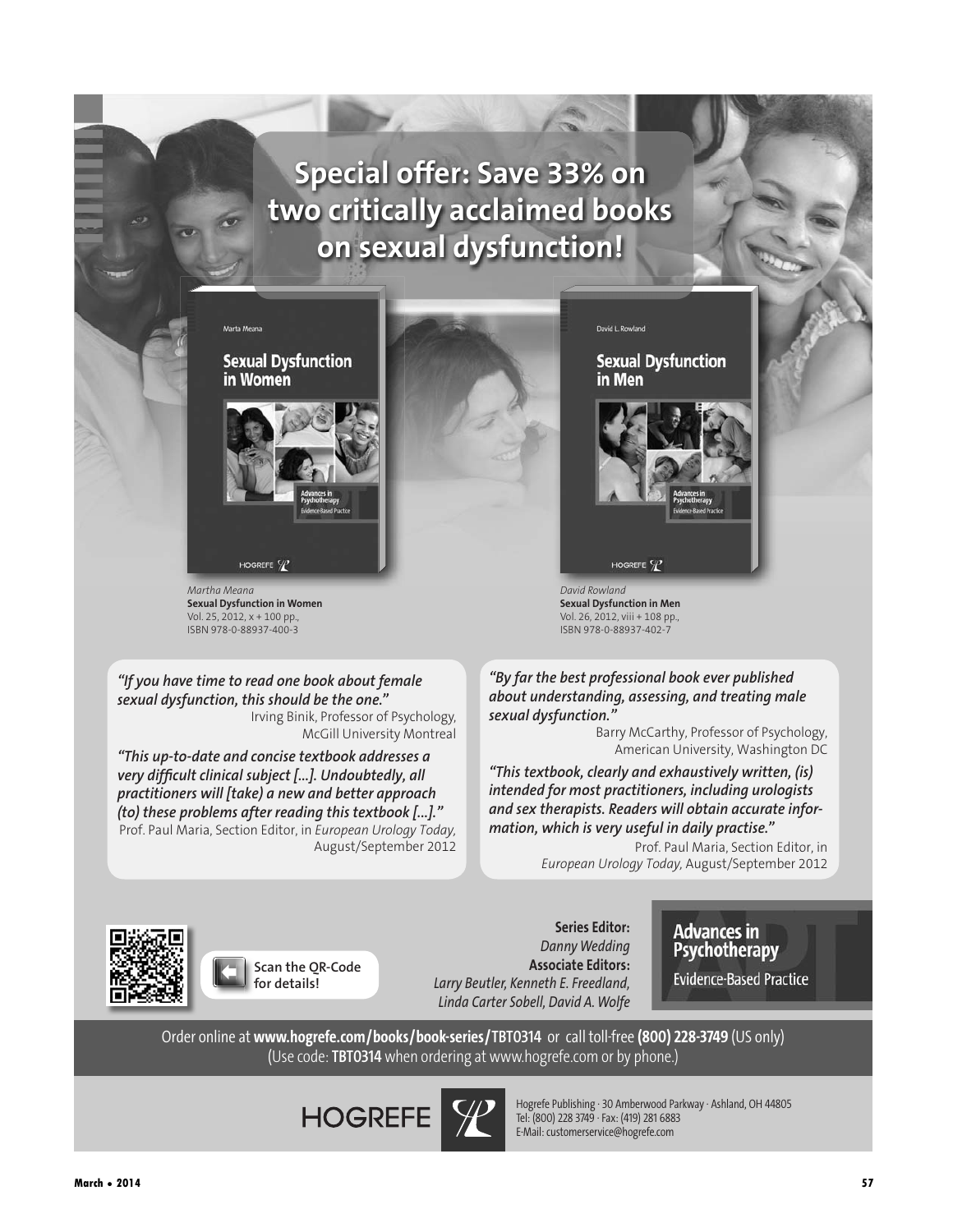#### **Goals of the Beck Initiative**

The Beck Initiative was established in 2007 as a partnership among the Aaron T. Beck Psychopathology Research Center of the University of Pennsylvania (UPenn), the Philadelphia Department of Behavioral Health and Intellectual disAbility Services (DBHIDS), DBHIDS network providers, and the children, adolescents, and adults receiving services in this large, urban behavioral health system. Although the Beck Initiative has successfully broadened its partnership to include several other cityand state-wide mental health systems, this paper focuses on the original Philadelphia Beck Initiative. The Beck Initiative partners share two key goals: to improve outcomes for people receiving services in the DBHIDS system, and to contribute to the implementation science literature. In order to meet those goals, the Beck Initiative pursues the following aims: (1) to promote hope, autonomy, and engagement in constructive activity for individuals served in

the network; (2) to establish CT as a standard practice of care for people served in the network; (3) to promote the sustained implementation of CT into the network; (4) to improve the professional lives of front-line staff in this system; (5) to conduct program evaluation to examine the feasibility, outcomes, and sustainability of high-quality CT in the community;  $(6)$  to utilize CT as a roadmap for delivering recovery-oriented care; and (7) to serve as a model for other large mental health systems.

#### **Training Protocol and Procedures**

The network's evolving priorities have prompted adaptation of the training, applying core CT concepts to diverse populations and levels of care (for a discussion of the importance of real-time adaptations to meet the needs of diverse stakeholders, see Chorpita, Daleiden, & Collins, 2013). CT has been implemented in settings as diverse as outpatient clinics, residential settings, schools, homelessness outreach teams,

| Stage                    | <b>Intensive Model</b>                                                                                                                                                                                                                                                                              | Milieu Model                                                                                                                                                                     |
|--------------------------|-----------------------------------------------------------------------------------------------------------------------------------------------------------------------------------------------------------------------------------------------------------------------------------------------------|----------------------------------------------------------------------------------------------------------------------------------------------------------------------------------|
| Assess and adapt         | Stakeholders (e.g., administrators, supervisors, clinicians, individuals in recov-<br>ery) are engaged in the process of planning and adapting the training for the<br>provider's needs.                                                                                                            |                                                                                                                                                                                  |
| Convey<br>the basics     | Intensive workshop is held for clinicians<br>to build knowledge from basic CT con-<br>cepts through case conceptualization and<br>intervention planning.                                                                                                                                            | Intensive workshop is held for mi-<br>lieu clinical staff to create a CT-<br>informed therapeutic culture.                                                                       |
| Consult                  | Weekly consultations are held to help<br>clinicians apply CT knowledge to help<br>individuals in recovery move toward<br>their goals, through intervention plan-<br>ning, tape review, and case conceptual-<br>ization.                                                                             | Weekly consultations are held<br>with instructors who model use of<br>CT skills for clinical staff and pro-<br>vide feedback to clinical staff<br>about their developing skills. |
| Evaluate<br>work samples | Audio recorded CT sessions are evaluated<br>for CT competency at 3- and 6-months<br>postworkshop, as well as completion of<br>training requirements (workshop, pro-<br>gram evaluation measures, at least 85%<br>of consultation meetings).                                                         | Completion of training is evalu-<br>ated, including all workshops,<br>program evaluation measures, and<br>at least 85% of consultation meet-<br>ings.                            |
| Sustain                  | Sustained practice of CT is supported through access to a web-based training<br>to build CT skills in additional clinicians, scheduled ongoing support for<br>trained groups, recertification expectations for clinicians, booster training, and<br>quarterly meetings for trained provider groups. |                                                                                                                                                                                  |
| Study outcomes           | Evaluate number of behavioral health professionals trained, retention in train-<br>ing, achieved competency, rates of recertification, and differential outcomes in<br>web-based and live training.                                                                                                 |                                                                                                                                                                                  |

*Table 1.* **Implementation of CT Using the ACCESS Model**

*Note*. The Intensive and Milieu training models may be implemented individually or together within a provider context. Adapted from Stirman et al. (2010) with permission.

Assertive Community Treatment (ACT) teams, addictions and methadone-assisted treatment clinics, and extended acute care units. Trainings are tailored for the level of care and the population served, including diverse age ranges (adults, families, youth) and presenting problems (e.g., depression, addiction, schizophrenia, recent incarceration). The training protocol retains the flexibility to adapt as the DBHIDS priorities evolve, growing out of the ACCESS model (Stirman et al., 2010; see Table 1).

#### *Step 1: Assess, Adapt, Engage*

*Engagement as a focus*. The first step of the ACCESS model is to promote engagement through the assessment of stakeholder needs, goals, and readiness for change. Through this process, stakeholders are engaged in the process of planning and adapting the training for the provider's needs, as well as engagement in the actual training process, beginning with the Beck Initiative's first contact with the provider. When DBHIDS selects priority areas (e.g., specific levels of care or services for specific populations) for CT training, a Request for Applications (RFA) is released to encourage active provider engagement in the selection process. Providers of the targeted services may submit a proposal with a description of their ability and commitment to participate in the training program and sustained practice. The RFA process was instituted in the 2013-14 training year as a strategy for increasing active participation and engagement of administration. Prior to this, invitations for participation were based on the DBHIDS priorities without any initial expression of interest or effort by the providers. Shifting to a competitive process was an effort to increase the perceived value of participation by the agencies, as well as an attempt to identify providers with some internal motivation for participation. Based on anecdotal observation of the 2013-14 selection process, these efforts have indeed resulted in greater demonstrated investment among administrators. In their RFA responses, providers are strongly encouraged to make participation voluntary for staff, so the application also solicits a statement from each staff member whose participation is proposed, indicating whether their participation is by choice. This caveat was based on previous feedback that indicated that mandatory participation dampened their enthusiasm, even among clinical staff who were otherwise eager for CT training. The strength of the RFA submissions is evaluated by the Director of the Beck Initiative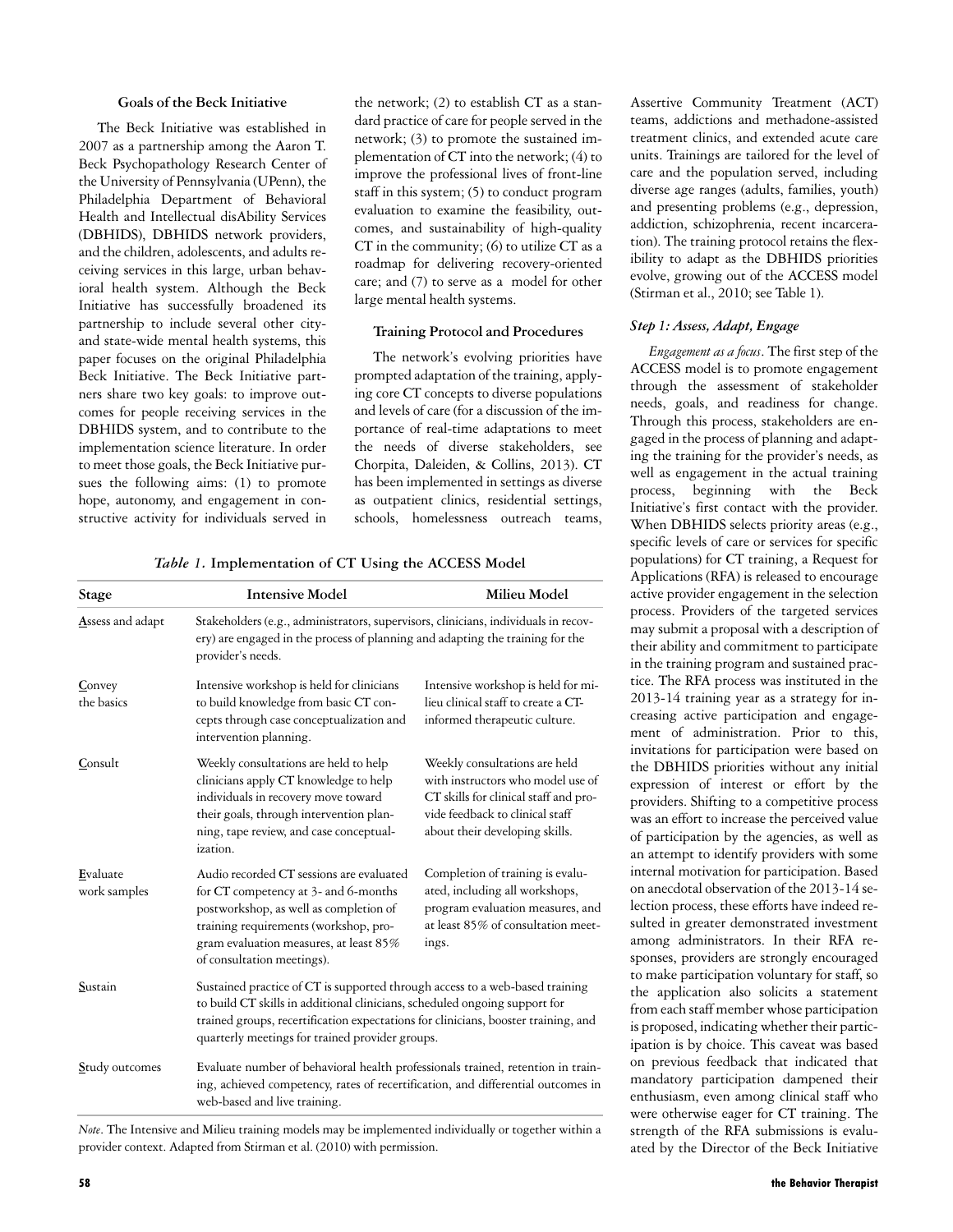# **Essential Resources for Your Practice**



# new**harbinger**publications 1-800-748-6273 / newharbinger.com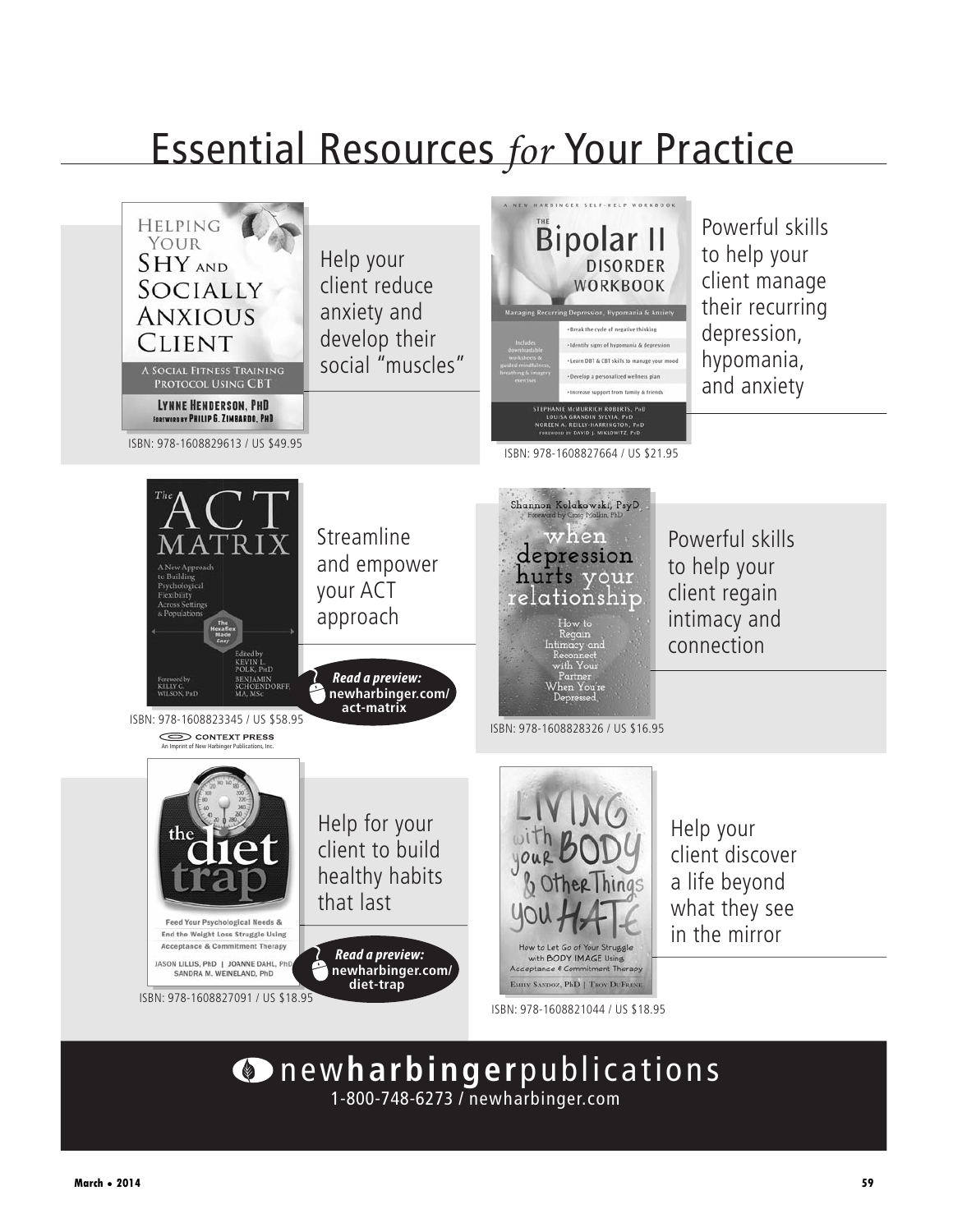(the first author) and DBHIDS representatives, and the final selection is approved by the Commissioner of DBHIDS (third author).

Selected providers are notified and three initial events are planned for each provider. First, the agency administrative contact (e.g., Chief Executive Officer, Director of Clinical Services), members of the clinical staff (typically one or more supervisors), the Director of the Beck Initiative, two postdoctoral level Beck Initiative instructors, and a DBHIDS representative meet to review the components of the training plan, develop a time line, and resolve any challenges. Further information is gathered about the provider's mission, clientele, and treatment context. For example, schoolbased services often emphasize group therapy with briefer individual sessions and crisis management, whereas residential services may capitalize on milieu staff in daily contact with individuals receiving services. Gathering information about the provider allows the instructors to begin to tailor the training to these characteristics.

Next, an operational meeting is held with the participants at the provider's site so that instructors can experience the treatment context. Instructors share information about training specifics, elicit feedback about the fit between the training model and participants' needs, and address any questions or hesitations. Open feedback is encouraged directly by limiting the attendance to the participant group, as administrative presence could inhibit the expression of questions or concerns. This early opportunity for open discussion was prompted by early training experiences in which clinicians who were hesitant to participate remained disengaged until their hesitations were openly discussed. Instructors describe training as a partnership between the instructors and participants, in which the instructors bring CT expertise and participants bring expertise in the provider's mission, consumers, and strategies. The instructors are mindful that participants are professionals who strive to provide good care, which requires a different approach and set of sensitivities than one might have while training new professionals. Baseline program evaluation data are also gathered in the operational meeting to evaluate and improve the effectiveness and acceptability of the Beck Initiative training as the program progresses.

The provider then holds a kickoff celebration for participants, their colleagues and supervisors, other staff and employees, board members, individuals receiving ser-

vices, and others. Refreshments are provided and speakers, including the CEO or Director of Clinical Training, the DBHIDS liaison, the Director of the Beck Initiative and instructors, and other stakeholders share their enthusiasm about the training endeavor. The celebration sets a tone of respect for the commitments made, as well as solidifying the intentions to increase the likelihood that they will translate to behavior (Godin, Belanger-Gravel, Eccles, & Grimshaw, 2008).

Instructors also work with participants throughout to develop strategies to engage individuals in CT services. For example, a participant may say, "I'm learning a new approach called cognitive therapy, and when I thought about who might be a great candidate to try it out, you came to my mind. Could we talk about what that therapy would be like, and whether you would be interested in trying it?" Participants then orient the person to CT (e.g., session structure, the cognitive model) and ask for feedback about participation. Informational flyers to orient individuals to CT are also available and are often located in the provider waiting rooms.

#### *Step 2: Convey the Basics*

*Training models*. The two main training approaches may be implemented independently or together, based on the needs of the provider. The intensive training model aims to build therapist CT competency to the level expected of clinicians in clinical trials of CT. The milieu training model aims to build familiarity with CT concepts, intervention, and conceptualization for clinical staff who are not in traditional therapist roles. The differentiated approaches were developed in response to the evolving priorities of DBHIDS, which in turn reflect the diversity of behavioral health settings. Early training cohorts focused on services in which a traditional therapy-hour model was used (e.g., outpatient clinics) and the intensive training model was developed to meet their needs. Subsequent training cohorts also included services in which the traditional therapy hour was not the focus of services (e.g., residential services for people experiencing chronic homelessness) or in which coordination of adjunctive services were essential (e.g., school-based services with individual and group therapy plus inclassroom support), so the milieu model was developed as an alternative or additional approach.

Although either training model may focus on a specific presenting problem, as in the case of methadone-assisted treatment clinics, training for generalist settings is now transdiagnostic. Early trainings focused on depression and suicide ideation as a vehicle for teaching CT skills, but the feedback indicated that participants inferred from this approach that CT was only useful for depression and suicide. Thereafter, trainings were adapted to focus on diverse presentations. The instructors facilitate this adaptation by presenting CT principles and engaging participants to jointly consider ways in which the principles apply to specific individuals.

Intensive training model. The intensive training moves from workshop to group consultation, and then to internal group consultation. Therapists are not taught a manual; rather, they are taught the principles behind the manuals so that CT can be delivered with both flexibility and fidelity (Kendall & Beidas, 2007). This model is appropriate for participants whose job responsibilities include delivery of individual therapy that is reimbursable within the DBHIDS network. Within most levels of care, therapists are required to have at least a master's degree in social work, counseling, or related field, but in addictions services, bachelor's-level therapists are also eligible for reimbursement and are therefore included in intensive training.

Typically, intensive training model groups include 6 core participants and 2 alternates. To successfully complete the program, core participants must (a) participate in all 22 workshop hours and at least 85% of the 6-month consultation meetings; (b) maintain at least four to five CT training cases; (c) submit at least 15 recorded sessions for review (with appropriate consent/ assent); (d) complete all program evaluation measures; and (e) demonstrate sustained CT practice after completion of the training through ongoing participation in internal consultation groups and recertification every 2 years. Alternates participate in the workshop and may join the consultation group if a core participant leaves (e.g., due to turnover). Alternates are encouraged to rejoin the core participants after 6 months when the group moves to internal consultation and apply for a certificate of competency (see below).

Intensive workshops, consisting of 22 hours over four to five weekly meetings, begin with the basics of CT and build through complex case conceptualization and intervention planning. Information is presented through interactive methods including didactics, demonstrations, roleplays, paired practice, and discussion of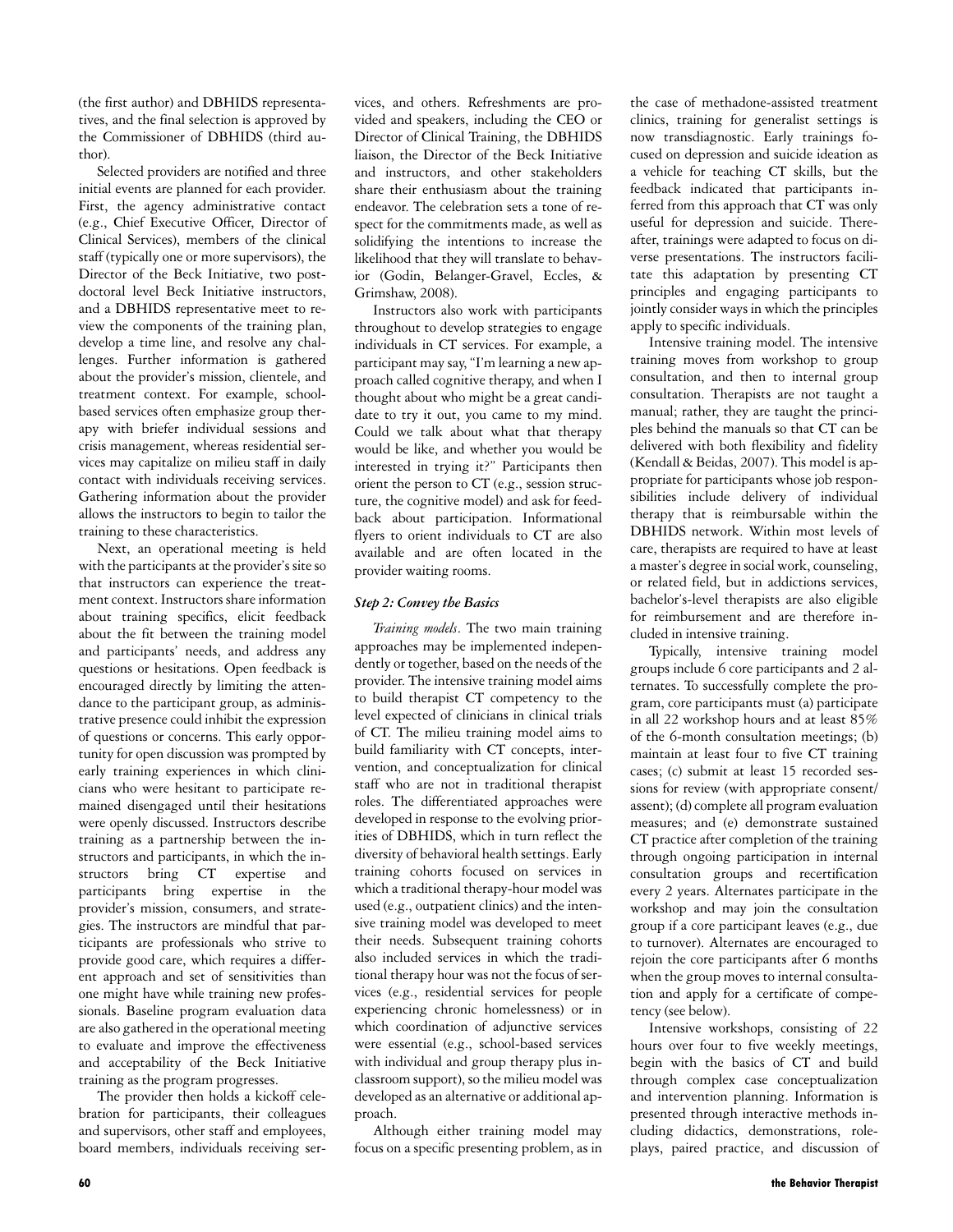audio examples (for an example, see Creed, Reisweber, & Beck, 2011). Participants practice the new CT skills between meetings and discuss these experiences in the subsequent workshop. By the end of this phase, the goal is for participants to share a common language and understanding of CT concepts. In addition to core and alternate participants, administrators, supervisors, psychiatrists, or other clinical staff who will not be core participants or alternates are also encouraged to attend.

*Milieu training model*. Milieu training builds familiarity with CT concepts, intervention, and conceptualization for nontherapist clinical staff. These goals are reached through use of workshops and supported practice. When paired with an intensive training, the goal of the milieu training is for participants to support the CT delivered by intensive training participants (Chang, Grant, Luther, & Beck 2013; Riggs, Wiltsey-Stirman, & Beck, 2012). When delivered independent of an intensive training, the goal is to create a CT-informed therapeutic culture where staff use a common, evidence-based approach to create consistency among their therapeutic interactions. Milieu CT trainings have been suc-

cessfully implemented in settings as varied as residential programs for persons experiencing chronic homelessness, inpatient extended acute care units, ACT teams, and schools. As in the intensive training model, participants are taught the CT model and principles to be delivered with flexibility and fidelity (Kendall & Beidas, 2007) rather than a manualized intervention. Milieu trainings include all staff in the therapeutic milieu to shift the context to one that is guided by CT. Milieu participants' job roles have included case managers, outreach workers, mental health workers, nurses, certified peer specialists, recovery coaches, administrators, occupational therapists, psychiatrists, and behavioral health workers.

Milieu instructors often take an experiential approach, beginning with basic case conceptualization to help participants understand a given person's behavior in the milieu (Riggs et al., 2012). Specific interventions are planned as a way to shift that behavior, and participants are encouraged to practice the interventions in their interactions with the individual. Experiences with the intervention are reviewed and built upon with new interventions and people receiving services in the milieu. Short workshop meetings are typically held over 2 to 3 months, providing opportunity for practice and application of new skills. By the end of the workshops, the goal is for the milieu participants to be able to interact with persons receiving services in a cohesive, consistent, CT-informed manner, and when coupled with an intensive training, to be able to support the skills built in individual sessions. For example, an ACT team lead clinician may share her case conceptualization of a man receiving services with the team, including the man's belief that he is "broken." The team nurse may use that conceptualization as a framework to understand the man's reluctance to take medication. ("Why bother? Nothing can help me. I'm too messed up.") The nurse may work with him to examine whether that belief is as accurate as it might initially seem to him, and whether the belief is helping him to move closer to his goals.

#### *Step 3: Consult*

*Intensive training model*. When the intensive model workshop ends, core participants shift to weekly 2-hour consultation meetings with the instructors. In each meeting,



New York City

## *Celebrating Its 40th Anniversary*

## **Steven T. Fishman, Ph.D., ABPP** | **Barry S. Lubetkin, Ph.D., ABPP** *Directors and Founders*

Since 1971, our professional staff has treated over 20,000 patients with compassionate, empirically-based CBT. Our specialty programs include: OCD, Social Anxiety Disorder, Panic Disorder, Depression, Phobias, Personality Disorders, and ADHD-Linked Disorders, and Child/Adolescent/Parenting Problems.

Our externs, interns, post-doctoral fellows and staff are from many of the area's most prestigious universities specializing in CBT, including: Columbia, Fordham, Hofstra, Rutgers, Stony Brook, St. John's, and Yeshiva Universities.

Conveniently located in the heart of Manhattan just one block from Grand Central Station. Fees are affordable, and a range of fees are offered.

**We are pleased to announce the Oct. 2013 opening of our new** *Post-traumatic Stress & Relationship Therapy Center,* **focusing on the full range of trauma-related difficulties and directed by Heidi Kar, Ph.D.**

*For referrals and/or information, please call:* **(212) 692-9288**

20 East 49th St., Second Floor, New York, NY 10017

e-mail: info@ifbt.com | web: www.ifbt.com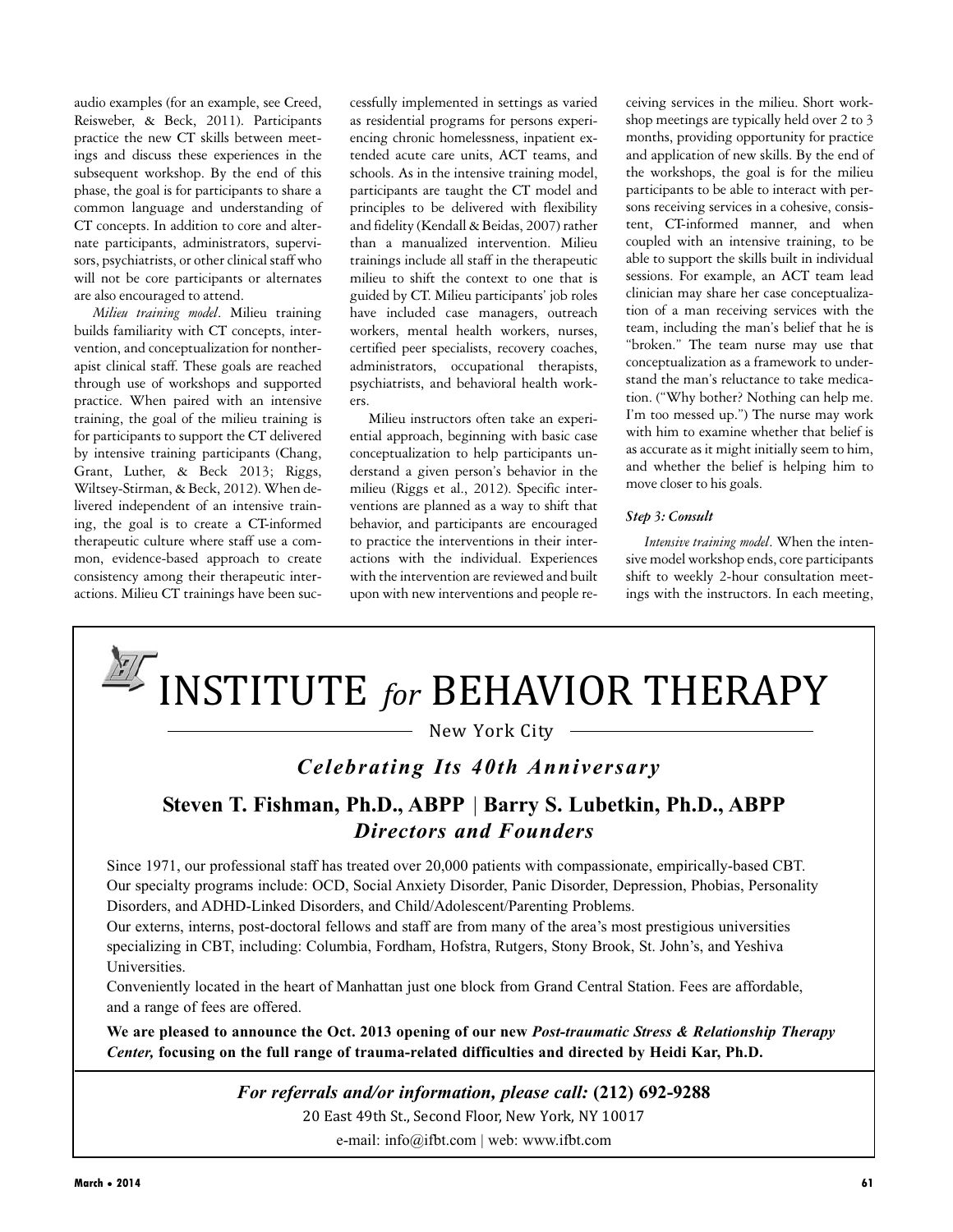participants share session audio to be discussed by the group (facilitated by instructors). Additional didactics are presented on interventions and techniques in which the participants are building competency, as well as other topics by participant request (e.g., interventions for specific presenting problems, integration of family in sessions). Case conceptualizations are developed and refined, then used to guide intervention planning. The instructors, active in the early consultation meetings, slowly move to the background as the group becomes more peer-led.

During this phase, four key personnel meetings are also attended by the administrative point person, the instructors, the DBHIDS liaison, the Beck Initiative director, and a participant liaison nominated by the participant group. These meetings provide an opportunity for discussion of progress, successes, challenges, and any needed problem solving.

By the end of the group consultation phase, a group facilitator is identified within the participant group. That individual must demonstrate competency in CT, be willing to take on a facilitator role, and complete 4 additional training hours in group facilitation. At the end of the 6-month group consultation, responsibility for the group transitions to the provider, with the expectation that the group will continue to meet weekly (1 hour) or biweekly (2 hours) to support sustained practice through peer consultation.

*Milieu training model*. Application of the skills is supported by 6 to 8 months of weekly on-site consultation with the instructors who observe participants and provide feedback, model skills with persons receiving services in the milieu setting, participate in team meetings to help integrate CT into the team's approach, and provide further information as needed. As in the intensive model, four key personnel meetings are held during this phase with discussions centered on progress, challenges, and successes. By the end of the consultation phase, a point person is identified within the cohort. Milieu participants are not expected to continue to meet biweekly, because unlike a group of therapists, providers rarely have regular supervision-like expectations for milieu staff. Sustained practice of the learned CT skills is encouraged in team meetings and clinical interactions, and the instructors are available for additional support as needed.

#### *Step 4: Evaluate Work Samples*

*Intensive training model*. Core participants identify an audio recording from the midpoint (3 months postworkshop) and end (6 months postworkshop) of the consultation phase to be rated by the instructors using the Cognitive Therapy Rating Scale (CTRS; Beck & Young, 1980, 1988). Item scores, a total score, and detailed feedback on each of the 11 items are provided to participants as a measure of their progress toward competency in CT (see Creed et al., 2013, for details). The gold-standard for CT clinical trials (CTRS total score  $\geq$ 40; Shaw et al., 2009) is used to indicate competency in the Beck Initiative. A baseline audio (recorded prior to training) is also rated for program evaluation, but scores and feedback are not provided to the participants.

Three different certificates can be earned by Beck Initiative participants in the intensive training model based on their participation and demonstrated competency on the CTRS. Alternates who complete the workshop are eligible for a certificate indicating that they have "completed a 22 hour workshop in Cognitive Therapy in Community Mental Health settings." Core participants who complete all of the participation requirements are eligible for a certificate indicating that they have "completed an intensive training in Cognitive Therapy in a Community Mental Health setting." Core participants who complete all of the participation requirements and also earn at least a total score of 40 on the CTRS are eligible for a second certificate indicating that they have "demonstrated competency in Cognitive Therapy in a Community Mental Health setting." Alternates who join the internal consultation group after the 6-month consultation then submit a recorded therapy session and earn at least a total score of 40 on the CTRS are also eligible for the "demonstrated competency" certificate. Each certificate is recognized within the DBHIDS network as an indicator of familiarity and skill level in CT.

*The milieu training model.* Beck Initiative milieu participants may earn a certificate indicating that they have "completed a milieu training in Cognitive Therapy in a Community Mental Health setting" upon completion of the training program if they complete all program evaluation measures, and attend all workshop meetings and at least 85% of the consultation meetings held during their scheduled work hours.

#### *Step 5: Sustained Practice*

Training and implementation of an EBP, in the absence of a plan for maintained practice, may be destined for a very limited impact (Scheirer, 2005; Stirman et al., 2012). A number of sustainability elements have been incorporated to support the maintained practice of CT over time, including web-based training, scheduled support for ongoing groups, recertification expectations, booster training, and quarterly meetings for the trained provider groups.

Employee turnover can be a challenge to sustaining services, and as Beck Initiative graduates left the provider or advanced into roles with less clinical contact, the need to replenish the internal groups became clear. Greater penetration of CT was also desirable, both within a provider (training more than the core and alternate participants) and across providers (reaching more providers in an efficient and effective way). In 2011, a 22-hour web-based training (WBT) was launched with these goals in mind, presenting the material from the live workshops through detailed PowerPoint slides and videotaped role-play examples. Access to the WBT was offered to therapists employed by providers who had moved to the internal group consultation phase of the intensive training model. Newly participating therapists completed the online training in lieu of the workshop training, then joined the ongoing consultation group of their trained peers. The peer group meetings served the same purpose for the WBT participants as the initial 6 month consultation served for the original training group.

WBT participants who met the criteria outlined for intensive training model participants (completion of all 22 hours of didactic learning, participation in at least 85% of ongoing consultation meeting for 6 months, submission of 15 training case audio recordings, demonstrated competency on the CTRS) were then eligible for a certificate indicating that they "demonstrated competency in Cognitive Therapy in a Community Mental Health setting." In addition, each provider group that moved into the internal consultation group phase retained a generic provider login so that the ongoing groups could access the WBT as a resource. In February 2014, an updated WBT (WBT 2.0) will be released, reflecting updates to the training materials and the advancing technology in online learning. WBT 2.0 relies much less on participants reading material, and instead includes voice-over of content, interactive activities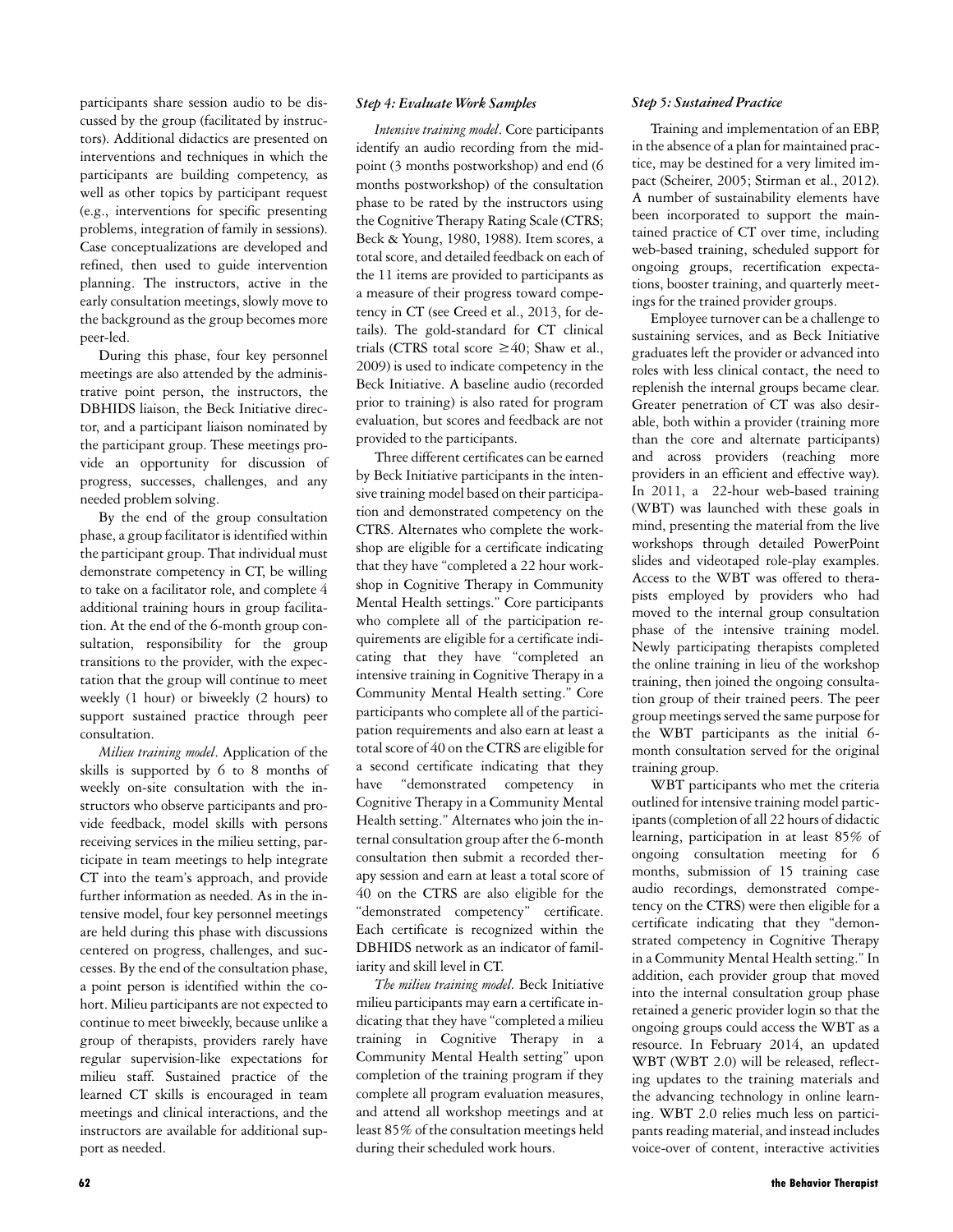and games, broader video examples, and downloadable therapy materials.

The internal consultation groups also receive regular support from the Beck Initiative. Every 6 to 8 weeks, a Beck Initiative instructor participates in the internal consultation meeting, offering additional information about requested topics, feedback about audio or case conceptualization, support for the group facilitator, or other tasks as needed. However, providers who have demonstrated success in sustaining CT may therefore not need this level of regular contact from the Beck Initiative, and as each training year adds to the number of providers receiving this support, the resources required to offer regular support have become unsustainable. Therefore, plans are being finalized to transition successful providers to a more independent status wherein support is available upon request but no longer scheduled by default. Providers who have not yet reached this level of independence will continue to receive support, with the aim of helping them to develop independence.

Even among the skilled, drift from the model may be found over time (Waller, 2009). Therefore, certificates of CT competency require renewal every 2 years. To apply for recertification, a therapist must (a) participate in at least 85% of internal group consultations during the 2-year period; (b) complete 4 CT- or CBT-related continuing education credits during the 2-year period; and (c) submit a recorded therapy session (with the permission of the person being recorded) demonstrating competency in CT as rated on the CTRS. Prior to the provider's recertification date, a Beck Initiative instructor offers a 4-hour on-site booster training to refresh therapists on the specifics of CT and the CTRS. These boosters are often provided during two consecutive internal group consultation meetings to minimize burden on the therapists.

All CT-trained providers, including their administration, supervisors, Beck Initiative graduates, and those interested in joining the Beck Initiative, are invited to participate in a Beck Initiative quarterly meeting four times per year. These meetings provide an opportunity for administration and graduates to refresh their enthusiasm and fine-tune their skills, for networking among providers delivering CT for the people they serve, and a preview of CT and the Beck Initiative for individuals interested in joining. Quarterly meetings begin with updates on the Beck Initiative, including newly participating or graduating providers, upcoming RFAs, and other news. Next, a group discussion is facilitated among the stakeholders. For example, group feedback about the WBT was solicited to shape the WBT 2.0, and providers have shared strategies for integrating CT principles into their documentation. Finally, a clinical exercise is used to refresh or sharpen participants' CT skills.

#### *Step 6: Study Outcomes: Preliminary Findings*

Since 2007, The Beck Initiative has delivered 44 training programs to 35 provider agencies, including 13 child-focused programs, 12 programs for individuals experiencing chronic homelessness, 9 general adult outpatient programs, 4 addictionsservices programs, 3 ACT teams, 2 extended acute care units, and 1 program focused on gay, lesbian, and transgender adults.

In total, 569 community mental health care workers in Philadelphia have participated in live workshop training aimed to directly increase skills. (Close to 200 additional professionals in Philadelphia have attended other workshops to share information about CT in the network, including care managers and other DBHIDS employees.) Of those, 267 attended intensive training model workshops, and 302 participated in milieu training. The intensive training workshops include core participants, alternates, and others in clinical care roles who attended the workshop portion of training to learn about CT. Among those attendees, only the core participants were also intended to participate in the full competency training, so the numbers who attended the 6-month consultation and attempted to reach competency are smaller, but do not reflect high rates of dropout. In fact, 172 participants of the 267 in the intensive workshops have completed the full 6-month consultation and submitted audio to try to earn a certificate indicating competency in CT. Among the 95 other participants who attended workshop but did not attempt to meet competency criteria, only 1 withdrew from the program because of a desire to stop participating. The remaining individuals attended the workshop to learn about CT but never intended to participate in the 6-month consultation ( $n = 63$ ; e.g., alternates, administrators, additional supervisors), or individuals who withdrew because they no longer met criteria for participation (*n* = 32; e.g., left the provider agency, moved to a role with no case load). In addition, 35 WBT participants have completed the online portion of the WBT

plus 6 months of internal group consultation, submitting audio for certification.

Among participants who have attempted certification, 83% of those in the live training and 71% of those in the WBT have reached a level of competence seen in clinical trials (Shaw et al., 2009). The newly launched WBT 2.0 is hypothesized to have higher rates based on the integration of newer e-learning technology, but this empirical question will be answered when sufficient comparison data are available. Similar rates of competency have been reached at the 2-  $(n = 63; 86\%)$  and 4-year  $(n = 24;$ 83%) recertification point among eligible participants who have been in the Beck Initiative long enough to submit for these time points. All participants who attempted recertification began in the live training, as the WBT began too recently for WBT participants to have reached the 2 year mark.

#### **Implications for Dissemination and Training**

As a model for implementing an EBP in community mental health, the Beck Initiative offers a method for maintaining the rigor necessary for fidelity while retaining the flexibility to adapt to treatment settings and diverse behavioral health conditions. The model has grown from outpatient clinics to treatment milieus with a culture of CT, and from a depression focus to training tailored for diverse behavioral health conditions, while achieving high standards of competency similar to clinical trials (Shaw et al., 2009). These changes reflect adaptations made in response to challenges in the training and implementation efforts. The RFA process, voluntary participation for clinicians and open discussion of any hesitations, movement away from a depression focus, the intensive and milieu training approaches, web-based training, and provider transitions to independence were all initiated to overcome implementation challenges. The flexibility to make these adaptations in response to the needs of diverse stakeholders may be the biggest contributor to the success of the Beck Initiative (Chorpita et al., 2013).

An emerging development represents the ongoing spirit of this progression. As the penetration of CT into the network increases, the opportunity for the continuity of care across providers is building. A common language and approach can be shared across levels of care or providers trained in CT to facilitate a more cohesive recovery experience for an individual. Providers may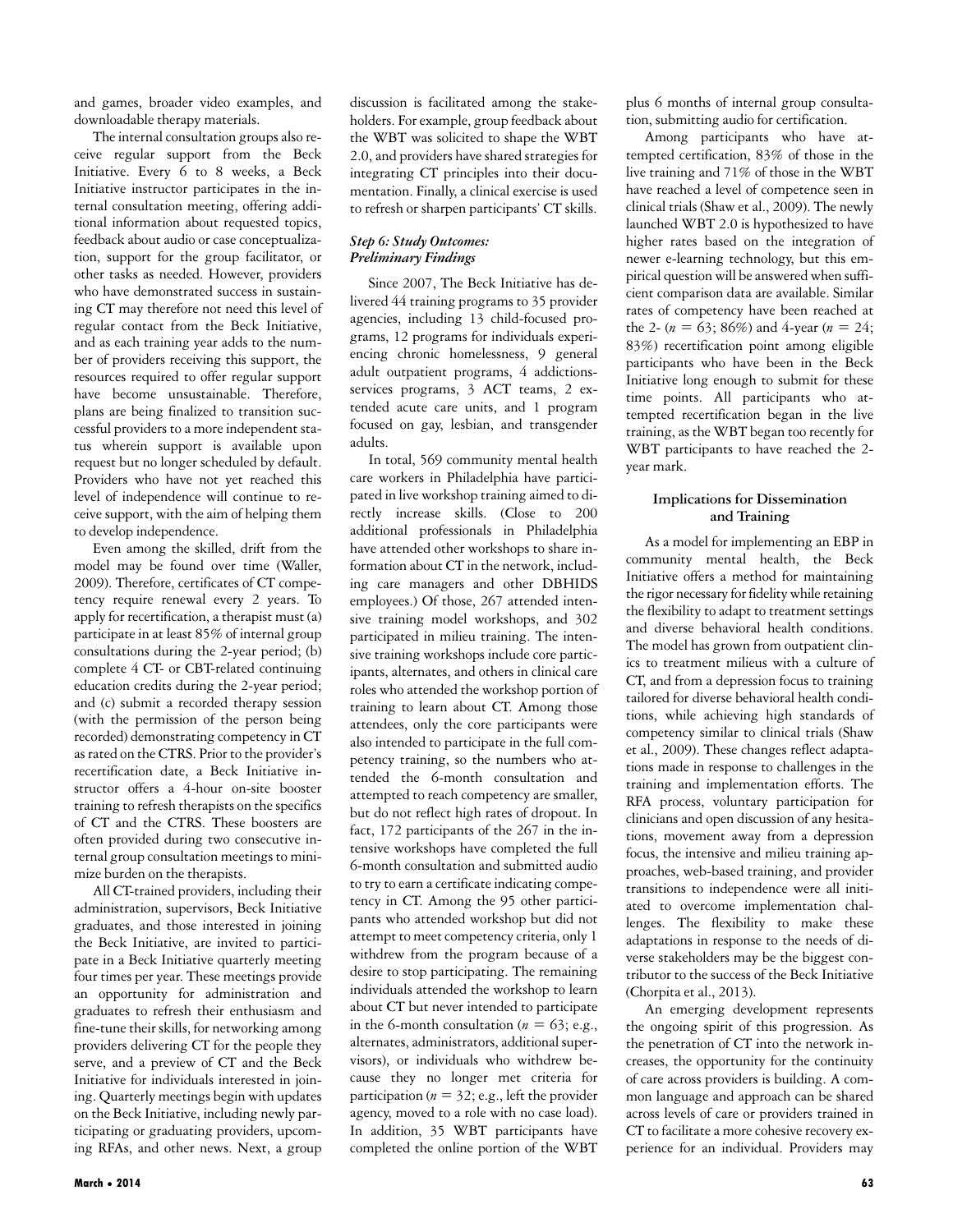share information about a case conceptualization, goals that a person has identified or achieved, interventions that have met with success, and skills that the person has built. When this information translates across a person's treatment experiences, opportunities exist for cumulative progress rather than restarting with disparate therapeutic approach.

As the nation's community mental health systems continue to evolve in response to the mandates of the ACA (H.R. 3590–111th Congress, 2009) and growing pressure to provide broad access to EBPs, the calls for models of implementation with both flexibility and fidelity will increase. The Beck Initiative offers a collaborative approach to meeting this need for providers and networks, resulting in an increased presence of accessible evidence-based care.

#### **References**

- Beck, A.T., & Young, J. (1980). *Cognitive therapy scale*. Unpublished manuscript.
- Beck, A.T., & Young, J. (1988). *Cognitive therapy rating scale: Rating manual*. Unpublished manuscript.
- Chang, N.A., Grant, P.M., Luther, L., & Beck, A.T. (2013, Dec 12). Effects of a recoveryoriented cognitive therapy training program on inpatient staff attitudes and incidents of seclusion and restraint. *Community Mental Health, 49*.
- Chorpita, B.F., Daleiden, E.L., & Collins, K.S. (2013). Managing and adapting practice: A system for applying evidence in clinical care

with youth and families. *Clinical Social Work Journal*, 1-10.

- Creed, T.A., Jager-Hyman, S., Pontoski, K., Feinberg, B., Rosenberg, Z., Evans, A.C., Hurford, M.O., & Beck, A.T. (2013). The Beck Initiative: A strength-based approach to training school-based mental health staff in cognitive therapy. *International Journal of Emotional Education, 5,* 49-66.
- Creed, T., Reisweber, J., & Beck, A.T. (2011). *Cognitive therapy for adolescents in school settings*. New York: Guilford Press.
- Godin, G., Belanger-Gravel, A., Eccles, M., & Grimshaw, J. (2008). Healthcare professionals' intentions and behaviours: A systematic review of studies based on social cognitive theories. *Implementation Science, 3*, 36. doi:10.1186/1748-5908-3-36
- H.R. 3590–111th Congress: Patient Protection and Affordable Care Act. (2009). *An act entitled The Patient Protection and Affordable Care Act*. Retrieved January 4, 2014, from http://www.govtrack.us/congress/bills/111/hr 3590
- Kendall, P.C., & Beidas, R.S. (2007). Smoothing the trail for dissemination of evidence based practices for youth: Flexibility within fidelity. *Professional Psychology: Research and Practice, 38*, 13-20.
- Riggs, S., Wiltsey-Siteman, S., & Beck, A.T. (2012). Training community mental health agencies in cognitive therapy for schizophrenia. *the Behavior Therapist, 35*, 34-39.
- Scheirer, M.A. (2005). Is sustainability possible? A review and commentary on empirical studies of program sustainability. *American Journal of Evaluation, 26*, 320-347.
- Shaw, B.F., Elkin, I., Yamaguchi, J., Olmstead, M., Vallis, T., Dobson, K., . . . Imber, S. (2009). Therapist competence ratings in relation to clinical outcome in cognitive therapy of depression. *Journal of Consulting and Clinical Psychology, 67*, 837-846.
- Stirman, S.W., Kimberly,J., Cook, N., Castro, F., & Charns, M. (2012). The sustainability of new programs and innovations: A review of the empirical literature and recommendations for future research. *Implementation Science, 7*, 17.
- Stirman, S.W., Spokas, M., Creed, T.A., Farabaugh, D.T., Bhar, S.S., Brown, G.K., . . . Beck, A.T. (2010). Training and consultation in evidence-based psychosocial treatments in public mental health settings: The ACCESS model. *Professional Psychology: Research and Practice, 41*, 48-56.
- Waller, G. (2009). Evidence-based treatment and therapist drift. *Behaviour Research and Therapy, 47*, 119–127

...

The authors wish to thank Matthew Hurford, M.D., Regina Xhezo, M.A., and Abigail Pol, M.S., at the Philadelphia Department of Behavioral Health and Intellectual disAbility Services, Paul Grant, Ph.D., the Beck Initiative instructors and research assistants at the Aaron T. Beck Psychopathology Research Center, and the clinicians, administrators, and individuals in recovery whose participation in training and feedback allowed us to develop and evolve the Beck Initiative.

*Correspondence to* Torrey A. Creed, Ph.D., Aaron T. Beck Psychopathology Research

## **FRANK DATTILIO RECOGNIZED with AAMFT OUTSTANDING CONTRIBUTION to MARRIAGE and FAMILY THERAPY AWARD**

October 26, 2013 – Frank Dattilio, Ph.D. was recognized as the 2013 Outstanding Contribution to Marriage and Family Therapy award winner by the American Association for Marriage and Family Therapy (AAMFT). The award, which recognizes exception and significant contributions to the field of marriage and family therapy, was formally given during the Association's annual conference in Portland, Oregon.

Erin Schaefer, member of the AAMFT Board of Directors and Chair of its awards committee, noted that, "[Dr. Dattilio] has been a leader in the promotion of cognitive-behavior therapy with couples and families for several decades."

Dr. Dattilio has delivered numerous lectures around the world and developed written works in 30 languages available in over 80 countries. He currently serves as a faculty member with the Department of Psychiatry at Harvard Medical School and at the University of Pennsylvania Medical School where he is responsible for training psychiatric residents in the use of marriage and family therapy techniques.

He has also made significant humanitarian contributions to underprivileged nations around the world including the donation of scholarship funds and training time.

Cloe Madanes, chair of the Board for the Council on the Human Rights of Children which Dr. Dattilio serves on, remarked, "Dr. Dattilio has devoted his life to bringing harmony to families and to the training of those who can carry on the AAMFT mission."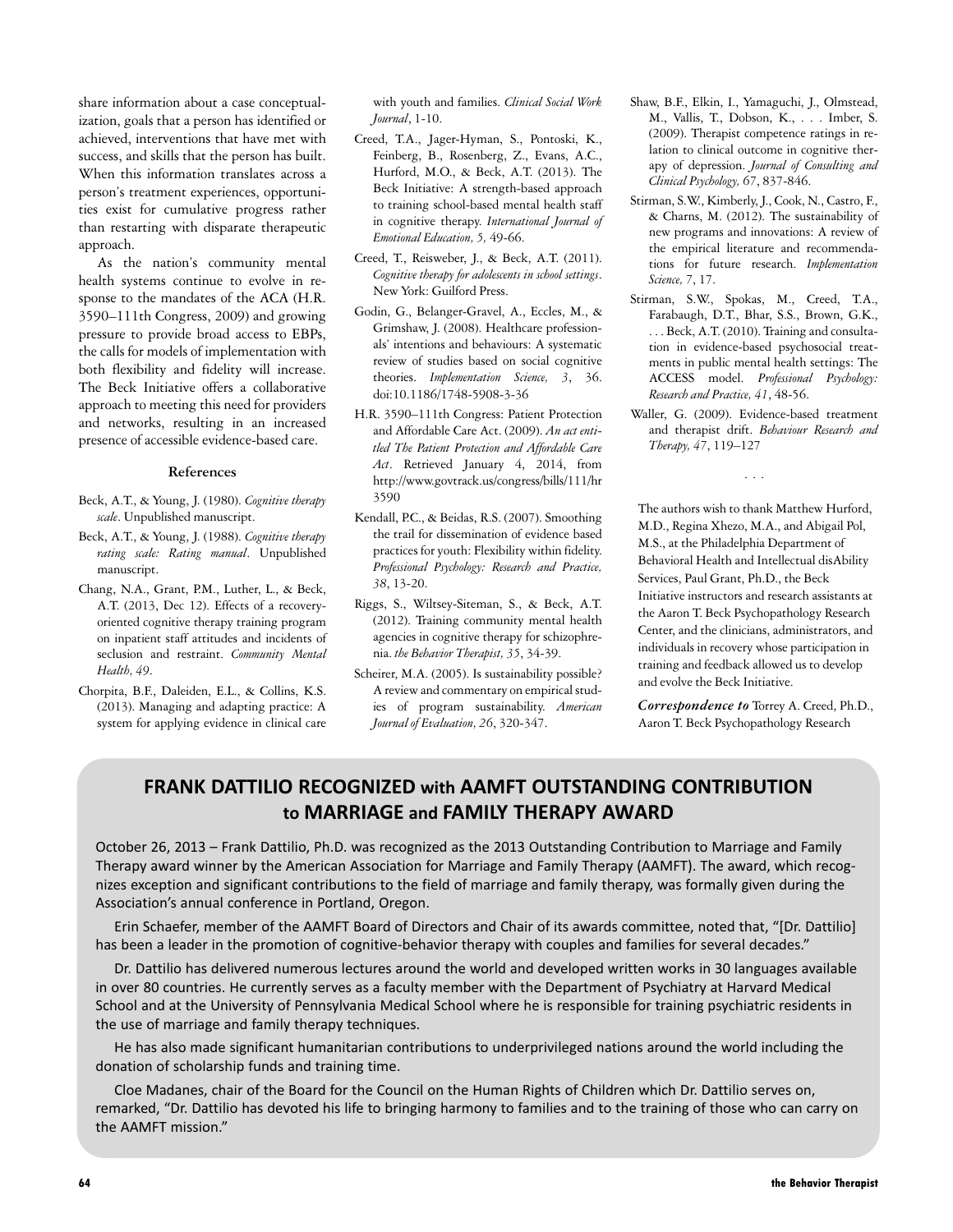# Conducting Research on Adolescent Suicide Attempters: Dilemmas and Decisions

Michele Berk, *Harbor-UCLA Medical Center/Los Angeles Biomedical Research Institute, David Geffen School of Medicine at UCLA*

Molly Adrian and Elizabeth McCauley, *University of Washington, Seattle Children's Hospital, University of Washington*

Joan Asarnow, *David Geffen School of Medicine at UCLA*

Claudia Avina, *Harbor-UCLA Medical Center/Los Angeles Biomedical Research Institute*

Marsha Linehan, *University of Washington*

S uicide is the third leading cause of death among 10- to 24-year-olds in The United States (Centers for Disease Control and Prevention, 2010). Recent statistics from a nationally based survey of high-school students in the United States showed that 15.8% had seriously considered attempting suicide in the past year, 12.8% had made a plan about how they would attempt suicide, and 7.8% had attempted suicide one or more times (Eaton et al., 2012). Among 15- to 24-year-olds, there are approximately 100 to 200 suicide attempts for every completed suicide (Goldsmith, Pellmar, Kleinman, & Bunney, 2002) and prior suicide attempts are one of the strongest predictors of subsequent suicide attempts and suicide deaths in both adolescents and adults (e.g., Harris & Barraclough, 1997; Lewinsohn, Rohde, & Seeley, 1994; Shaffer, et al., 1996).

Currently, there are no treatments specifically targeting suicide attempts in adolescents that meet criteria for a "wellestablished" empirically supported treatment (APA Presidential Task Force, 2006). As a result, guidelines for managing and treating these high-risk adolescents are based on a combination of "expert opinion" and a small number of randomized and nonrandomized intervention trials (Asarnow & Miranda, in press). There are only eight randomized controlled trials (RCTs) of treatments for adolescent suicide attempters that targeted reduction in reattempts as their primary outcome. Only four of these trials yielded significant results. These interventions consisted of (a) group therapy including both cognitive-behavioral and psychodynamic techniques (Wood, Trainor, Rothwell, Moore, &

ment

Harrington, 2001); (b) multisystemic therapy (Huey et al., 2004); (c) mentalizationbased treatment (Rossouw & Fonagy, 2012); and (d) integrated CBT for comorbid alcohol abuse disorders and suicidal thoughts or behaviors (Esposito-Smythers, Spirito, Kahler, Hunt, & Monti, 2011). The group therapy approach failed to be replicated in two subsequent follow-up trials (Green et al., 2011; Hazell et al., 2009) and the other three studies have yet to be replicated. The four trials that did not yield significant decreases in suicide attempts included (a) a green card offering rapid, noquestions-asked hospital admission if requested (Cotgrove, Zirinsky, Black, & Weston, 1995); (b) a brief home-based

problem-solving intervention (Harrington et al., 1998); (c) a skills-based approach targeting problem-solving and affect management (Donaldson, Spirito, & Esposito-Smythers, 2005; and (d) a youth-nominated support team (plus a second trial using a slightly modified version of the approach; King et al., 2006, 2009). It is clear that further research is urgently needed.

Research on suicide attempters presents multiple challenges for investigators, which likely accounts for the lack of needed research in this area (Iltis et al., 2013; Linehan, 1997; Pearson, Stanley, King, & Fisher, 2001). Challenges include management of the significant anxiety associated with working with suicidal individuals, perceived liability risks for investigators, the need for sufficient expertise and resources to monitor and treat suicidal subjects, and the large sample sizes needed for sufficient statistical power to detect between-group differences in suicide-related outcomes (Pearson et al., 2001). In this article, we discuss ways to address these issues based on our experiences conducting the Collaborative Adolescent Research on Emotions and Suicide (CARES) study, the first RCT of Dialectical Behavior Therapy (DBT) that specifically targets adolescent suicide attempters with current high suicide ideation. Our goal is to facilitate additional research in this understudied area by offering suggestions that reduce the stressors and concerns associated with studying highly suicidal adolescents. First, we provide a brief description of the CARES study. Next,

*Table 1.* **Inclusion and Exclusion Criteria for the CARES Study**

| <b>Inclusion Criteria</b>                                                                                                                | <b>Exclusion Criteria</b>                                                                                                                                                                                                                                             |  |
|------------------------------------------------------------------------------------------------------------------------------------------|-----------------------------------------------------------------------------------------------------------------------------------------------------------------------------------------------------------------------------------------------------------------------|--|
| Elevated suicide ideation within the past month                                                                                          | Acute psychiatric or medical symptoms (e.g.,<br>traumatic brain injury, substance dependence<br>requiring inpatient detoxification) that would<br>interfere with the adolescent's ability to partici-<br>pate in outpatient psychotherapy and/or study<br>assessments |  |
| History of at least one lifetime suicide attempt                                                                                         | Adolescent is court-ordered to treatment                                                                                                                                                                                                                              |  |
| Recurrent intentional self-injury:<br>• History of at least 3 intentional self-injuries,<br>one within 12 weeks of referral to the study | IQ score less than 70                                                                                                                                                                                                                                                 |  |
| Presence of at least 2 BPD criteria besides the<br>recurrent intentional self-injury criterion                                           |                                                                                                                                                                                                                                                                       |  |
| 12 to 18 years old                                                                                                                       |                                                                                                                                                                                                                                                                       |  |
| At least one family member or responsible adult<br>agrees to participate in assessment and treat-                                        |                                                                                                                                                                                                                                                                       |  |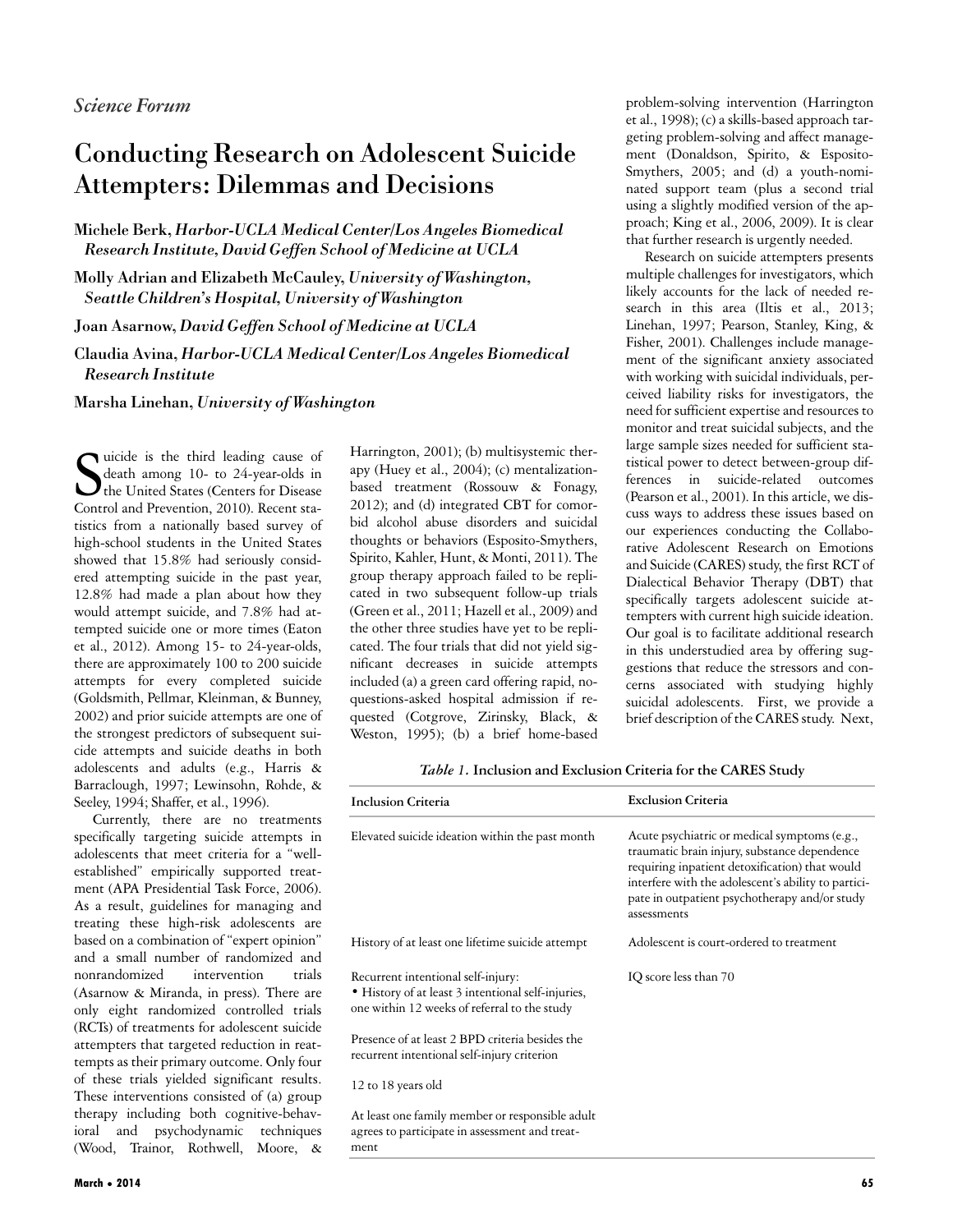we review multiple roadblocks that are likely to be encountered when working with this population and strategies for addressing them.

#### **CARES Study**

The CARES study is a multisite RCT being conducted at the University of Washington, Seattle Children's Hospital, Harbor-UCLA Medical Center, and the University of California, Los Angeles. A total of 170 adolescents will be enrolled in the study across sites. Inclusion and exclusion criteria are shown in Table 1. Adolescents who meet study inclusion criteria are randomly assigned to receive 6 months of either DBT or Individual and Group Supportive Therapy (IGST). Outcome assessments are conducted at 3, 6, 9, and 12 months. The primary outcome variable is suicide events (suicide, suicide attempts, or emergency department visit or inpatient hospitalization for suicidality). Assessments also incorporate a number of domains that are associated with increased risk of suicide attempts, including multiple measures of psychopathology (e.g., mood and anxiety disorders, PTSD, psychosis, substance abuse, and borderline personality disorder traits), difficulties with emotion regulation, impulsivity, social adjustment, coping skills, and family functioning. Potential mediators of treatment outcomes, such as increased emotion regulation and decreased family conflict, will also be examined. At present, we have enrolled approximately two-thirds of the sample.

#### **Research on Suicidal Adolescents: Dilemmas and Decisions**

#### *Selection of an Experimental Condition*

Two factors are needed in selecting an experimental treatment for study. First, the treatment to be studied needs to have enough preliminary evidence to warrant an RCT. Second, there has to be a need for another study, i.e., the study must be designed to provide new information. DBT was selected because of its known efficacy with suicidal adults (Koons et al., 2001; Linehan, Armstrong, Suarez, & Allmon, 1991; Linehan et al., 2006; Verheul et al., 2003). However, no RCTs on DBT have been conducted with adolescents selected for high suicidality. This is a problem due to the fact that DBT is already being widely provided to adolescents in clinical settings in the absence of data on efficacy. A number of pilot trials of DBT adapted for adolescents have been conducted demonstrating the feasibility and promise of DBT for the adolescent population (Fleischhaker et al., 2011; Katz, Cox, Gunasekara, & Miller, 2004; Rathus & Miller, 2002; Woodberry & Popenoe, 2008). What is missing is a sufficiently powered RCT of DBT for adolescents selected due to previous and current high suicidality. In sum, based on the strength of the data demonstrating the efficacy of DBT with suicidal adults, the promising results obtained in small studies of DBT with suicidal adolescents, and the widespread dissemination of DBT for adolescents in response to clinical need, without support from a RCT, it is clear that an RCT of DBT with adolescent suicide attempters is justified and is a critical next step in research on adolescent suicide prevention.

#### *Selection of a Control Condition*

An optimal control condition needs to be safe, potentially effective, and desirable to participants. In one large-scale study of treatment for adolescent suicide attempters, researchers were unable to conduct an RCT as planned due to youth and parents' unwillingness to be randomized to the study conditions (which included CBT, medication, and CBT plus medication; Brent et al., 2009). Because we were interested in maximizing internal validity, we used an active treatment control condition in which we could control for as many aspects of treatment delivery as possible. As there currently are no evidence-based treatments for suicidal adolescents, there was no clear choice of a control treatment (Spirito, Stanton, Donaldson, & Boergers, 2002). We selected IGST based on prior studies showing that supportive therapy led to decreases in suicidality (defined as suicidal ideation with a plan or a suicide attempt) equivalent to CBT and systemic behavior family therapy in a sample of depressed adolescents (Brent et al., 1997) and was equivalent to CBT in decreasing suicidal ideation and attempts in a sample of adolescent suicide attempters (Donaldson et al., 2005). Supportive therapy techniques were also shown to be the most commonly reported elements of TAU in a sample of adolescent suicide attempters (Spirito et al., 2002). Client-centered therapy has also been used as a comparison group in multiple RCTs that examined trauma-focused CBT with traumatized youth (Cohen, Deblinger, Mannarino, & Steer, 2004; Cohen, Mannarino, & Knudsen, 2005). In order to enhance internal validity, IGST is designed to control for key treatment elements such as hours of treatment provided, treatment modalities provided (e.g., both individual

and group therapy), therapy dropout policies, therapist expertise, and availability of supervision.

#### *Recruitment of High-Risk Adolescents*

Although suicide is a leading cause of death among adolescents, it occurs at a relatively low base rate in the general population. Hence, large samples are needed for sufficient statistical power to detect between-group differences in suicidal behaviors. Moreover, it is important that researchers use a sample at high risk for suicide so that enough suicidal behaviors occur during the study to compare groups on suicide-related outcomes (Linehan, 1997). In the CARES study, the need for a large sample size was addressed by conducting a multisite study. In order to ensure that we recruited a sample at high risk of engaging in suicidal behavior, we based our inclusion criteria on documented risk factors for suicide and suicide attempts in adolescents (see Table 1). Finally, over time, we established strong referral networks with settings that were likely to treat highly suicidal adolescents, such as inpatient units, residential treatment programs, emergency rooms, psychiatric mobile response teams, and community-based clinics. To the best of our knowledge, we have recruited one of the highest risk samples of suicidal adolescents to date.

#### *How to Safely Manage Suicide Risk*

Working with such a high-risk sample requires responsible suicide risk management protocols for both experimental and control conditions. However, the use of intensive risk protocols across study conditions must also be balanced with the scientific concern of reducing power to detect between-group differences (Pearson et al., 2001). Further complicating the matter is the lack of ability to accurately predict which individuals will ultimately die by suicide. Taking into account these multiple concerns, in order to ensure responsible risk management that was consistent with the two treatments provided, we created separate, detailed risk-management protocols for each condition. Given that there are no standard suicide risk-management protocols that are used uniformly across clinical settings in the United States, both riskmanagement protocols utilized in this study are likely to be superior to TAU, provide manualized safety monitoring and risk management, and are consistent with ethical and legal requirements for the protection of human subjects.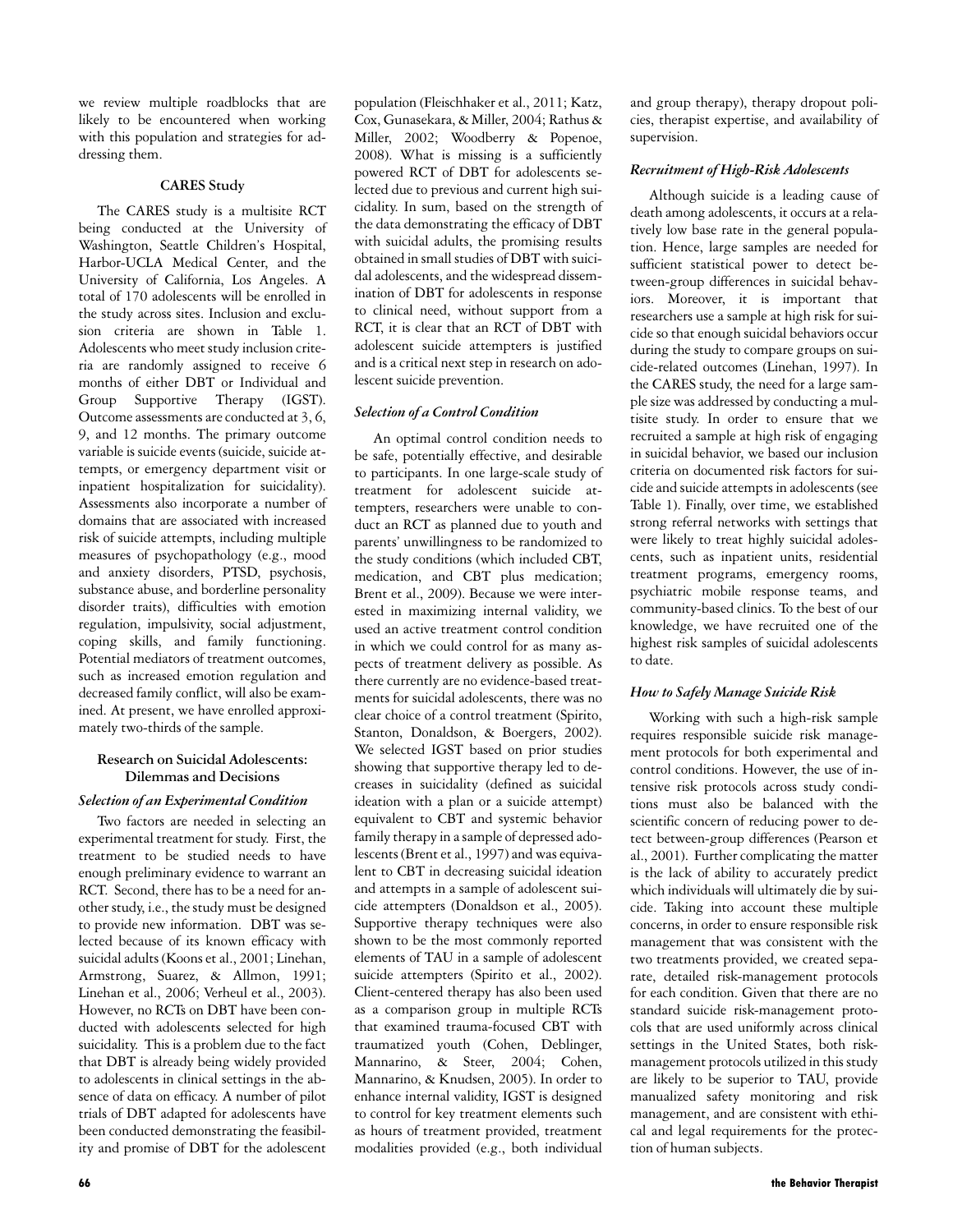Clinicians providing IGST follow the risk-management procedures outlined in the American Academy of Child and Adolescent Psychiatry's Practice Parameters for the Assessment and Treatment of Children and Adolescents with Suicidal Behavior (Shaffer & Pfeffer, 2001). They are provided with extensive training on how to assess suicide risk and on the standard safety precautions to be reviewed with both youth and parent (e.g., removal of lethal means, increased parental monitoring, provision of telephone numbers of local emergency services) that are recommended in the practice parameters. They are also provided with guidance on how to perform these procedures while staying within the nondirective, client-centered approach of the treatment model. Youth and parents are also given the telephone numbers of local and national suicide hotlines that are available for 24 hour, 7-day-per-week crisis management.

In the DBT condition, therapists follow DBT assessment and treatment protocols for suicidal individuals, including the Linehan Risk Assessment and Management Protocol (LRAMP; Linehan, 2009). The LRAMP is a semistructured assessment checklist that guides clinicians through an extensive list of risk factors for imminent suicide and enables him/her to conduct and document a comprehensive risk assessment that addresses liability concerns. It also assists the clinician in determining and justifying his/her course of action (e.g., recommending hospitalization or not) and in creating a safety plan. The LRAMP is completed in the first session with a new client and subsequently completed at any time during treatment when the client reports self-injury, a suicide attempt, an increase in suicidal urges, or threatens suicide. As part of the standard DBT protocol, therapists also provide clients and parents with 24-hour, 7-day-a-week telephone coaching within limits, with the goal of learning to use DBT skills in both suicidal and nonsuicidal crises. In the absence of any data that hospitalization is an effective treatment for suicidality (for reviews, see Bridge et al., 2006; Gould et al., 2003), DBT has a strong preference for avoiding hospitalization for suicidal individuals and rarely suggests inpatient care, although it is not prohibited if it is needed. Although DBT promotes the use of coping skills instead of psychotropic medication (replacing pills with skills) to manage negative emotions, it also includes a rescue medication protocol. In particular, the DBT therapist recommends immediate treatment with medications in the following two instances, both of which have been shown to be predictors of imminent suicide: (a) severe insomnia combined with escalating agitation or suicide ideation (Bernert & Joiner, 2007; Fawcett, 2013; Linehan, 1981) and (b) a severe psychotic episode (Hawton, Sutton, Haw, Sinclair, & Deeks, 2005; Hor & Taylor, 2010).

Detailed safety protocols are also utilized during study assessments across both study conditions. Assessment interviewers utilize the Linehan Risk Assessment Protocol (LRAP; Reynolds, Lindenboim, Comtois, Murray, & Linehan, 2006). The LRAP includes an assessment of suicide and self-injury risk pre- and postassessment, strategies to decrease distress and related suicidal and self-injurious urges, and procedures for when to increase the level of response (e.g., escorting the subject to the hospital). Of note, there is no evidence that assessment of suicidal behavior (whether for treatment or research purposes) "primes" vulnerable individuals and leads to increased suicide risk or risk of nonsuicidal self-injury (Biddle et al., 2013; Gould et al., 2005). Given that self-harm and suicidal behaviors are inherent risks in a study that recruits expressly for highly suicidal people, and the importance of protecting our participants, the LRAP is administered as a standard part of each assessment battery. The LRAP includes a protocol for calling in a supervisor to speak with the subject before she/he is allowed to go home if the other elements of the LRAP do not sufficiently reduce distress.

Several additional steps have been taken to enhance and manage safety. The Principal Investigators (PIs) of the study are experts in working with suicidal clients, as well as in conducting large-scale clinical trials. Study PIs and clinical supervisors are available to study staff at all times for consultation regarding safety concerns. As described above, study therapists and assessors receive extensive training on risk assessment and management protocols. As required by NIH for all intervention trials, the study has a Data Safety and Monitoring Board that meets on a quarterly basis to evaluate the safety of the trial. There is also a study ombudsman designated at each site who is available to independently evaluate whether or not a subject needs to be removed from the study protocol. Because there are no evidence-based treatments for suicidal adolescents, and no data showing that hospitalization or residential treatment are superior to outpatient care (Bridge et al., 2006; Gould et al., 2003; Van der Sande et al., 1997; Waterhouse & Platt, 1990), there is no strong rationale for pulling subjects out of the study treatment just because they become more suicidal during the study. However, if at any time an individual involved in the adolescent's treatment (e.g., the therapist, the adolescent, the parent, the supervisor, the PI) feels that he/she is not benefiting from the study treatment or is getting worse, and there is reason to believe that an alternative treatment exists that has a greater likelihood of addressing the client's needs, a meeting with the ombudsman and the family is automatically initiated. The ombudsman makes the final decision as to whether or not the youth should be removed from the study protocol.

#### *How to Manage Anxiety*

Finally, and perhaps most important, working with highly suicidal adolescents creates a great deal of anxiety among therapists and investigators. Indeed, the thought of a child dying by suicide is difficult to bear and the assessment, management, and treatment of suicidal clients are among the most stressful tasks facing clinicians (Jobes, 1995). It is critical that this anxiety is adequately addressed and managed in order to prevent it from interfering with the implementation of appropriate safety procedures (Pearson et al., 2001). For example, therapists' fears may compel them to either under- or overassess suicidality, or to deviate from study protocols, which could lead to suboptimal risk management. It is critical that the study is led by investigators and clinical supervisors who can tolerate the anxiety associated with working with suicidal adolescents and model this for others. In order to address anxiety in our research teams, we have (a) provided ongoing training and education about risk management procedures, (b) provided education about the limits of therapists' ability to predict and prevent suicides, (c) had therapists meet regularly with clinical supervisors and in teams to provide each other with support and guidance, (d) had PIs and clinical supervisors who are available 24/7 for consultation, (e) given therapists small caseloads to prevent burnout and allow time for careful management of cases, (f) provided detailed safety protocols to be followed, (g) conducted regular fidelity monitoring of therapy and assessment sessions, and (h) emphasized the critical importance of the work research team members are doing and the potential for their work to save lives in the future.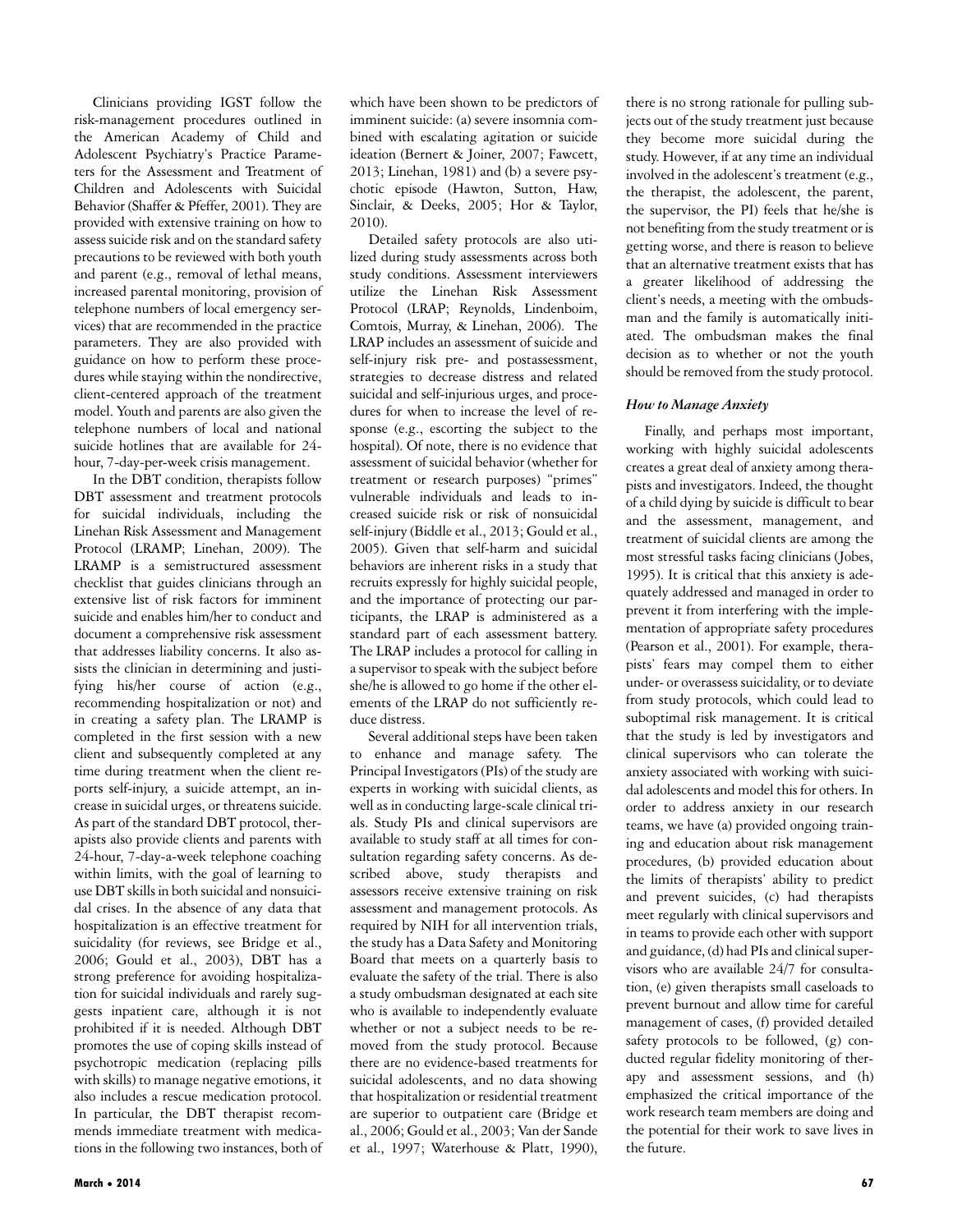#### **Conclusion**

Adolescents who have attempted suicide are at high risk for subsequent suicide attempts and death by suicide and evidencebased treatment approaches are urgently needed. However, at present, there is a relatively small amount of treatment research that has been conducted on this population and no interventions meeting criteria for a "well-established" empirically supported treatment (APA Presidential Task Force, 2006). The lack of research studies in this area is likely due to the multiple difficulties encountered in working with a sample of highly suicidal individuals. In light of our experiences conducting the CARES study, a large RCT examining the efficacy of DBT with adolescent suicide attempters, we discussed ways to address the issues that deter researchers from conducting this research. In particular, we discussed how to select scientifically sound treatment and control groups, recruitment of high-risk adolescents, safety protocols, and managing anxiety. We hope that this article will be instructive for investigators considering doing research on this topic and will facilitate additional research.

#### **References**

- APA Presidential Task Force on Evidence-Based Practice. (2006). Evidence-based practice in psychology. *American Psychologist, 61*, 271- 285. doi:10.1037/0003-066X.61.4.271
- Asarnow, J.R., & Miranda, J. (in press). Improving care for depression and suicide risk in adolescents: Innovative strategies for bringing treatments to community settings. *Annual Review of Clinical Psychology.*
- Bernert, R. A., & Joiner, T. E. (2007). Sleep disturbances and suicide risk: A review of the literature. *Neuropsychiatric Disease and Treatment, 3*, 735-743.
- Biddle, L., Cooper, J., Owen-Smith, A., Klineberg, E., Bennewith, O., Hawton, K., & ... Gunnell, D. (2013). Qualitative interviewing with vulnerable populations: Individuals' experiences of participating in suicide and self-harm based research.*Journal of Affective Disorders, 145*, 356-362. doi:10. 1016/j.jad.2012.08.024
- Brent, D. A., Greenhill, L. L., Compton, S., Emslie, G., Wells, K., Walkup, J. T., & ... Turner, J. (2009). The treatment of adolescent suicide attempters study (TASA): Predictors suicidal events in an open treatment trial. *Journal of the American Academy of Child & Adolescent Psychiatry, 48*(10), 987- 996. doi:10.1097/CHI.0b013e3181b5dbe4
- Brent, D. A., Holder, D., Kolko, D., Birmaher, B., Baugher, M., Roth, C., & ... Johnson, B. A. (1997). A clinical psychotherapy trial for adolescent depression comparing cognitive,

family, and supportive therapy. *Archives of General Psychiatry, 54*, 877-885. doi:10.1001/arcpsyc.1997.01830210125017

- Bridge, J.A., Goldstein, T.R., & Brent, D.A. (2006). Adolescent suicide and suicidal behavior. *Journal of Child Psychology and Psychiatry, 47*, 372-394.
- Centers for Disease Control and Prevention, National Center for Injury Prevention and Control. (2010). *10 leading causes of death by age group*. Retrieved from http://www.cdc. gov/injury/wisqars/pdf/10LCID\_All\_Deaths \_By\_Age\_Group\_2010-a.pdf
- Cohen, J. A., Deblinger, E., Mannarino, A. P., & Steer, R. A. (2004). A multisite, randomized controlled trial for children with sexual abuse-related PTSD symptoms. *Journal of the American Academy of Child & Adolescent Psychiatry, 43*, 393-402. doi:10.1097/ 00004583-200404000-00005
- Cohen, J. A., Mannarino, A. P., & Knudsen, K. (2005). Treating sexually abused children: 1 year follow-up of a randomized controlled trial. *Child Abuse & Neglect, 29*, 135-145. doi:10.1016/j.chiabu.2004.12.005
- Cotgrove, A. J., Zirinsky, L., Black, D., & Weston, D. (1995). Secondary prevention of attempted suicide in adolescence. *Journal of Adolescence, 18*, 569-577. doi:10.1006/jado. 1995.1039
- Donaldson, D., Spirito, A., & Esposito-Smythers, C. (2005). Treatment for adolescents following a suicide attempt: Results of a pilot trial. *Journal of the American Academy of Child & Adolescent Psychiatry, 44*, 113-120. doi:10.1097/00004583-200502000-00003
- Eaton, D. K., Kann, L., Kinchen, S., Shanklin, S., Flint, K. H., Hawkins, J., & ... Wechsler, H. (2012).Youth Risk Behavior Surveillance: United States, 2011. *MMWR Surveillance Summaries, 61*, 1-162.
- Esposito-Smythers, C., Spirito, A., Kahler, C. W., Hunt, J., & Monti, P. (2011). Treatment of co-occurring substance abuse and suicidality among adolescents: A randomized trial. *Journal of Consulting and Clinical Psychology, 79*, 728-739. doi:10.1037/a0026074
- Fawcett, J. (2013). Suicide and anxiety in DSM-5. *Depression and Anxiety, 30*, 898-901. doi: 10.1002/da.22058.
- Fleischhaker. C., Böhme, R., Sixt, B., Brück, C., Schneider, C., & Schulz, E. (2011). Dialectical Behavioral Therapy for Adolescents (DBT-A): A clinical trial for patients with suicidal and self-injurious behavior and borderline symptoms with a one-year followup. *Child and Adolescent Psychiatry and Mental Health, 5*, 1-10. doi: 10.1186/1753-2000- 5-3
- Goldsmith, S. K., Pellmar, T. C., Kleinman, A. M., & Bunney, W. E. (2002). *Reducing suicide: A national imperative*. Washington, DC: National Academies Press.
- Gould, M. S., Marrocco, F. A., Kleinman, M., Thomas, J., Mostkoff, K., Cote, J., & Davies,

M. (2005). Evaluating Iatrogenic Risk Youth Suicide Screening Programs: A Randomized Controlled Trial. *JAMA, 293*, 1635-1643. doi:10.1001/jama.293.13.1635

- Green, J.M., Wood, A.J., Kerfoot, M.J., Trainor, G., Roberts, C., Rothwell, J., ... Harrington, R. (2011). Group therapy for adolescents with repeated self harm: randomised controlled trial with economic evaluation. *British Medical Journal, 342*, 1-12. doi:10.1136/ bmj.d682
- Harrington, R., Kerfoot, M., Dyer, E., McNiven, F., Gill, J., Harrington, V., & ... Byford, S. (1998). Randomized trial of a home-based family intervention for children who have deliberately poisoned themselves. *Journal of the American Academy of Child & Adolescent Psychiatry, 37*, 512-518.
- Harris, E., & Barraclough, B. (1997). Suicide as an outcome for mental disorders: A metaanalysis. *British Journal of Psychiatry, 170,* 205-228. doi:10.1192/bjp.170.3.205
- Hawton, K., Sutton, L., Haw, C., Sinclair, J., & Deeks, J. J. (2005). Schizophrenia and suicide: Systematic review of risk factors. *British Journal of Psychiatry, 187*(1), 9-20.
- Hazell, P. L., Martin, G., McGill, K., Kay, T., Wood, A., Trainor, G., & Harrington, R. (2009). Group therapy for repeated deliberate self-harm in adolescents: Failure of replication of a randomized trial. *Journal of the American Academy of Child & Adolescent Psychiatry, 48*, 662-670.
- Hor, K., & Taylor, M. (2010). Review: Suicide and schizophrenia: A systematic review of rates and risk factors. *Journal of Psychopharmacology, 24*(4 suppl), 81-90.
- Huey, S. R., Henggeler, S. W., Rowland, M. D., Halliday-Boykins, C. A., Cunningham, P. B., Pickrel, S. G., & Edwards, J. (2004). Multisystemic therapy effects on attempted suicide by youths presenting psychiatric emergencies. *Journal of the American Academy of Child & Adolescent Psychiatry, 43*, 183-190. doi:10.1097/00004583-200402000-00014
- Iltis, A.S., Misra, S., Dunn, L.B., Brown, G.K., Campbell, A., Earll, S.A., . . . DuBois, J.M. (2013). Addressing risks to advance mental health research. *JAMA Psychiatry, 70*, 1363- 1371.
- Jobes, D. A. (1995), The challenge and the promise of clinical suicidology. *Suicide and Life-Threatening Behavior, 25*, 437–449. doi: 10.1111/j.1943-278X.1995.tb00237.x
- Katz, L. Y., Cox, B. J., Gunasekara, S., & Miller, A. L. (2004). Feasibility of dialectical behavior therapy for suicidal adolescent inpatients. *Journal of the American Academy of Child & Adolescent Psychiatry, 43*, 276-282. doi:10.1097/00004583-200403000-00008
- King, C. A., Kramer, A., Preuss, L., Kerr, D. R., Weisse, L., & Venkataraman, S. (2006). Youth-Nominated Support Team for suicidal adolescents (Version 1): A randomized controlled trial. *Journal of Consulting and Clinical*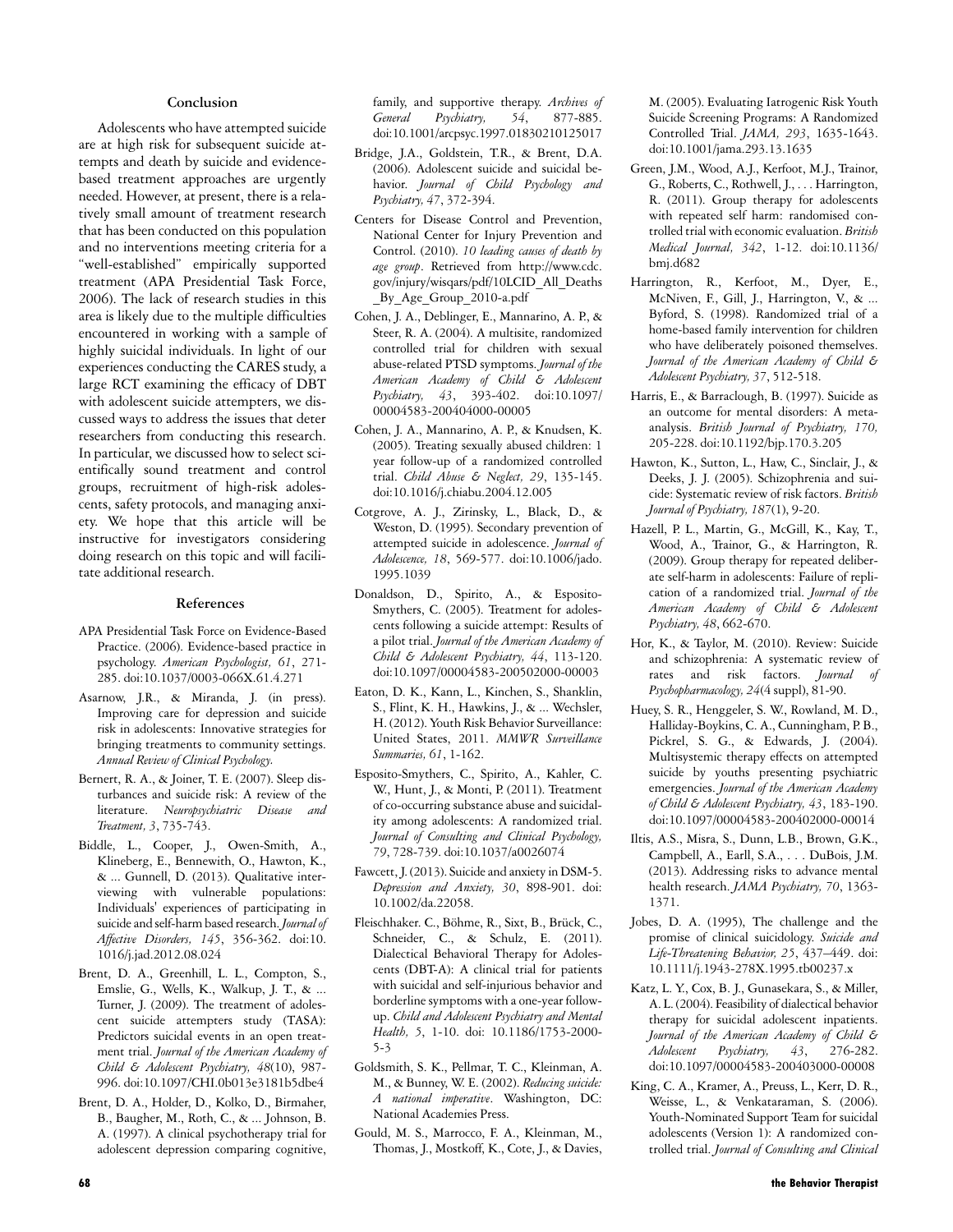*Psychology, 74*, 199-206. doi:10.1037/0022- 006X.74.1.199

- King, C. A., Klaus, N., Kramer, A., Venkataraman, S., Quinlan, P., & Gillespie, B. (2009). The Youth-Nominated Support Team–Version II for suicidal adolescents: A randomized controlled intervention trial. *Journal of Consulting and Clinical Psychology, 77*, 880-893. doi:10.1037/a0016552
- Koons, C. R., Robins, C. J., Tweed, J., Lynch, T. R., Gonzalez, A. M., Morse, J. Q., & ... Bastian, L. A. (2001). Efficacy of dialectical behavior therapy in women veterans with borderline personality disorder. *Behavior Therapy, 32*, 371-390. doi:10.1016/S0005- 7894(01)80009-5
- Lewinsohn, P. M., Rohde, P., & Seeley, J. R. (1994). Psychosocial risk factors for future adolescent suicide attempts. *Journal of Consulting and Clinical Psychology, 62*, 297- 305. doi:10.1037/0022-006X.62.2.297
- Linehan, M.M. (1981). A social-behavioral analysis of suicide and parasuicide: Implications for clinical assessment and treatment. In H. Glazer & J.F. Clarkin (Eds.), *Depression: Behavioral and directive intervention strategies* (pp. 229-294). New York: Garland.
- Linehan, M. M. (1997). Behavioral treatments of suicidal behavior: Definitional obfuscation and treatment outcomes. In D. M. Stoff & J. Mann (Eds.), *The neurobiology of suicide: From* the bench to the clinic (pp. 302-328). New York: New York Academy of Sciences.
- Linehan, M.M. (2009). *University of Washington Risk Assessment Action Protocol: UWRAMP.* Unpublished manuscript, University of WA.
- Linehan, M. M., Armstrong, H. E., Suarez, A., Allmon, D., & Heard, H. L. (1991). Cognitive-behavioral treatment of chronically parasuicidal borderline patients. *Archives of General Psychiatry, 48*, 1060-1064. doi:10.1001/arcpsyc.1991.01810360024003
- Linehan, M. M., Comtois, K., Murray, A. M., Brown, M. Z., Gallop, R. J., Heard, H. L.,... Lindenboim, N. (2006). Two-year randomized controlled trial and follow-up of dialectical behavior therapy vs therapy by experts for suicidal behaviors and borderline personality

disorder. *Archives of General Psychiatry, 63*, 757-766. doi:10.1001/archpsyc.63.7.757

- Miller, A. L., Rathus, J. H., & Linehan, M. M. (2007). *Dialectical behavior therapy with suicidal adolescents*. New York: Guilford Press.
- Pearson, J.L., Stanley, B., King, C., Fisher, C. (2001). *Issues to consider in intervention research with persons at high risk for suicidality*. Retrieved December 10, 2013, from the National Institute of Mental Health website, http://www.nimh.nih.gov/health/topics/suicide-prevention/issues-to-consider-in-intervention-research-with-persons-at-high-riskfor-suicidality.shtml
- Rathus, J. H., & Miller, A. L. (2002). Dialectical Behavior Therapy adapted for suicidal adolescents. *Suicide and Life-Threatening Behavior, 32,* 146-157. doi:10.1521/suli.32.2.146. 24399
- Reynolds, S. K., Lindenboim, N., Comtois, K., Murray, A., & Linehan, M. M. (2006). Risky assessments: Participant suicidality and distress associated with research assessments in a treatment study of suicidal behavior. *Suicide and Life-Threatening Behavior, 36*, 19-34. doi:10.1521/suli.2006.36.1.19
- Rossouw, T. I., & Fonagy, P. (2012). Mentalization-based treatment for self-harm in adolescents: A randomized controlled trial. *Journal of the American Academy of Child & Adolescent Psychiatry, 51*, 1304-1313. doi:10.1016/j.jaac.2012.09.018
- Shaffer, D., & Pfeffer, C. R. (2001). Practice parameter for the assessment and treatment children and adolescents with suicidal behavior. *Journal of the American Academy of Child & Adolescent Psychiatry, 40*(Suppl 7), 24S-51S. doi:10.1097/00004583-200107001-00003
- Shaffer, D., Gould, M. S., Fisher, P., Trautman, P., Moreau, D., Kleinman, M., & Flory, M. (1996). Psychiatric diagnosis in child and adolescent suicide. *Archives of General Psychiatry, 53*, 339-348. doi:10.1001/archpsyc.1996.01830040075012
- Spirito, A., Stanton, C., Donaldson, D., & Boergers, J. (2002). Treatment-as-usual for adolescent suicide attempters: Implications for the choice of comparison groups in psy-

chotherapy research. *Journal of Clinical Child & Adolescent Psychology, 31*, 41-47.

- U.S. Department of Health and Human Services (HHS) Office of the Surgeon General and National Action Alliance for Suicide Prevention. (2012). *2012 National Strategy for Suicide Prevention: Goals and Objectives for Action*. Washington, DC: Author.
- van der Sande, R., van Rooijen, L., Buskens, E., Allart, E., Hawton, K., van der Graaf, Y., et al. (1997). Intensive in-patient and community intervention versus routine care after attempted suicide: A randomized controlled intervention study. *British Journal of Psychiatry, 171*, 35-41.
- Verheul, R., van den Bosch, L. C., Koeter, M. J., de Ridder, M.J., Stijnen, T., & van den Brink, W. (2003). Dialectical behaviour therapy for women with borderline personality disorder: 12-month, randomised clinical trial in The Netherlands. *British Journal of Psychiatry, 182*, 135-140. doi:10.1192/bjp.182.2.135
- Waterhouse, J., & Platt, S. (1990). General hospital admission in the management of parasuicide: A randomized controlled trial. *British Journal of Psychiatry, 156,* 236-242.
- Wood, A., Trainor, G., Rothwell, J., Moore, A., & Harrington, R. (2001). Randomized trial of group therapy for repeated deliberate selfharm in adolescents. *Journal of the American Academy of Child & Adolescent Psychiatry, 40*, 1246-1253. doi:10.1097/00004583- 200111000-00003
- Woodberry, K. A., & Popenoe, E. J. (2008). Implementing dialectical behavior therapy with adolescents and their families in a community outpatient clinic. *Cognitive and Behavioral Practice, 15*, 277-286. doi:10. 1016/j.cbpra.2007.08.004

This research was supported by grants R01MH90159 and R01MH93898 from the National Institute of Mental Health.

...

*Correspondence to* Michele Berk, Ph.D., Harbor-UCLA Medical Center, 1000 West Carson Street, Box 498, Torrance, CA, 90509 e-mail: mberk@labiomed.org

Please *take advantage of ABCT's catalogue of psychology course syllabi.*<br>This list is constantly growing as ABCT member and allied professional<br>educators generously share syllabi for public posting. If you are interest<br>in *This list is constantly growing as ABCT member and allied professional educators generously share syllabi for public posting. If you are interesting in submitting your own syllabi for public posting, please email each file as an attached Word document to jlerner@kean.edu, and include "syllabus submission" in the subject line. Thank you for your contribution to this valuable resource!*

http://www.abct.org/Resources/?m=mResources&fa=Syllabi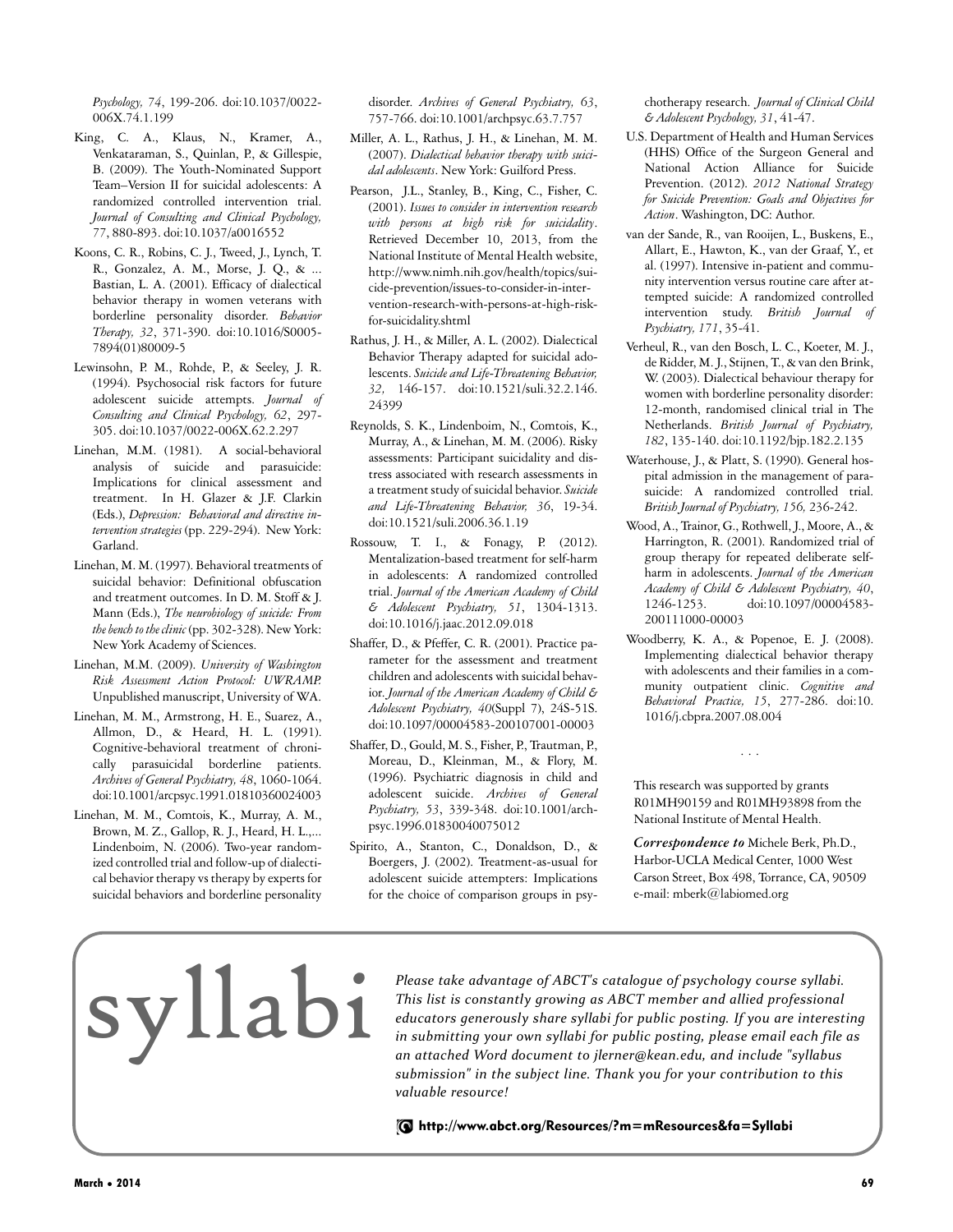# CBTers ASSEMBLE!!<sup>1</sup> Episode 1: "A Tweet for Help"

## Jonathan Hoffman, *Neurobehavioral Institute* Dean McKay, *Fordham University*

This emergency psych. response begins with a tweet, a telling indication of just how far we've come in his emergency psych. response begins with a tweet, a telling indicaminimalist communication. Honestly, is an e-mailed "cry for help" just too much to ask for these days? A superhero fast running out of pre-authorized sessions wants a consult ASAP with the CBT action team (CBT/AT). CBT/AT is for inordinately complex cases, the kind you can't search for in PubMed. 'Nuff said, you ask? Certainly not! He manifests characterological issues in less than 140 characters. "Need your help, fate of all humanity at stake—will you take my plan? Referred by The Watcher. S." Says it's a crisis, but doesn't want to incur any out-of-pocket expenses. Classic.

Even with the Affordable Healthcare Act (ACA), we're so far out of network that Professor X couldn't locate us with his telepathic powers enhanced by Cerebro and set to scan managed care databases, and no, there isn't any superhero courtesy. He doesn't like this therapeutic stance; he's used to continuous reinforcement schedules, VIP style. We won't play his little entitlement games, the ability to travel faster than light doesn't translate into any "specialized" care in this clinical setting.<sup>2</sup> After trying to wheedle us into being "one-time providers"—the only contingency we'll "provide" on this matter is broadening his experiential tolerance for the word "no" he says he'll self-pay, at least for now. Our ethical standards eschew profiling based on expectancies, but he fits the demographic to a tee—sky's the limit on the secret lair, has to have the latest intergalactic surfboard, but resents spending dime one on

clinical services. If he claims financial hardship, dollars to gluten-free doughnuts he can't provide adequate documentation to qualify for the sliding scale. Probably will explain it's on account of being self-employed. We've heard that one before. One of us says, "Superhero? Super-Ego more like it!" Inside joke. We both giggle like grad students before qualifying exams.

We obtain his informed consent for treatment and this transcript; 'natch, we get both his superhero and alter ego signatures, in case he claims he's got dissociative identity disorder and asks for a refund after services are rendered. It's happened before (cf. Frank & Lee, 1989), and we have now incorporated these additional safeguards after careful legal consultation and thorough examination of our local and interstellar HIPAA regulations. Well, anyway, he makes a big fuss about confidentiality, but protests way too much for us to validate. Most superheroes "say" they want to keep things on the down low, even have "secret identities," but somehow they always manage to show up for the intake in full regalia. S. is no exception. He glides into our waiting room striking a yoga pose on a shiny glazed plank gratuitously hovering two feet off the ground, "Humble Warrior" no less. As if! We have never seen so much overcompensating this early, worse even than the narcissistic CEO who showed up in an armed-to-the-teeth suit of iron he desperately wanted us to believe he designed with no help from the legion of MIT brainiacs he has on the payroll. Meanwhile, our new consult has limited mindfulness, lacks inhibitory mechanisms, and craves attention, impulsively going for the negative kind if he can't get the posi-

tive. Problem for him is he needs us more than we need him and he knows it. He's seen the evidence base, recognizes we're board certified in CBT from ABPP to boot.

#### **CBT/AT:** So you're the Surfer, eh?

**S:** What gave it away, that I'm literally shining metallic or that I'm riding a board that's levitating in thin air violating basic laws of physics? If that's an example of a cognitive behaviorist's "powers" of observation, maybe I'd be better off seeking another theoretical perspective. Come to think of it, can you suggest an energy therapy practitioner who DOES take my insurance?

**CBT/AT:** Let's bring the focus back to you. When you contacted us, you expressed urgently needing our help.

**S:** I don't need anything, much less urgently. [*dramatic pause*] I command the Power Cosmic.

**CBT/AT:** So then what brings you here, besides your surfboard?

**S:** Look bub, if I want snarky comments, I'll go over to DC and talk to Bane. That joker's always contextualizing to justify himself. Uses analogies and metaphors nobody understands or cares about, no coherent value system to unpack. Fancies himself a "Third Waver," about the only thing he ever waves is an unregistered firearm. But back to me, you keep making me go off on tangents. Here I am because … I just care too much. Get too enmeshed, always gotta be the good egg. So, I've got a super friend who's in a real pickle, stuck at the precontemplation stage refractory to pschopharmacological approaches, can't stay consistent with his PMR. No therapeutic wilderness program will touch him with a 30-foot branch!

I chill wit' a buncha other superheroes with dysfunctionalities too. Sometimes we do jobs together, sometimes it's like we aren't even aware each other exists. Yet, we're all improbably connected. Every so often I get the funny feeling that all of our actions are being operantly conditioned by an omniscient entity that's calling all the shots beyond free will and dignity, only making the obligatory cameo appearance from time to time.<sup>3</sup> Marvelous, isn't it? You know, I can refer you lots of customers if you play your cards right.

<sup>1</sup>Dear reader, be advised that this article contains obscure "fanboy" references that may not reach .05 statistical significance for some, OK virtually all, ABCT members.

<sup>&</sup>lt;sup>2</sup>There are protocols being developed now that handle mutants with supra-light speed. We are hoping to enlist heroes with similar abilities and pro homo-sapiens leanings to deliver the protocols to our predecessors when they bend time at their will.

<sup>&</sup>lt;sup>3</sup>We are concerned about S's potential for paranoid ideation. Seems the "omniscient entity" to which he refers "revealed" himself at least once that is well documented (Lee & Kirby, 1964).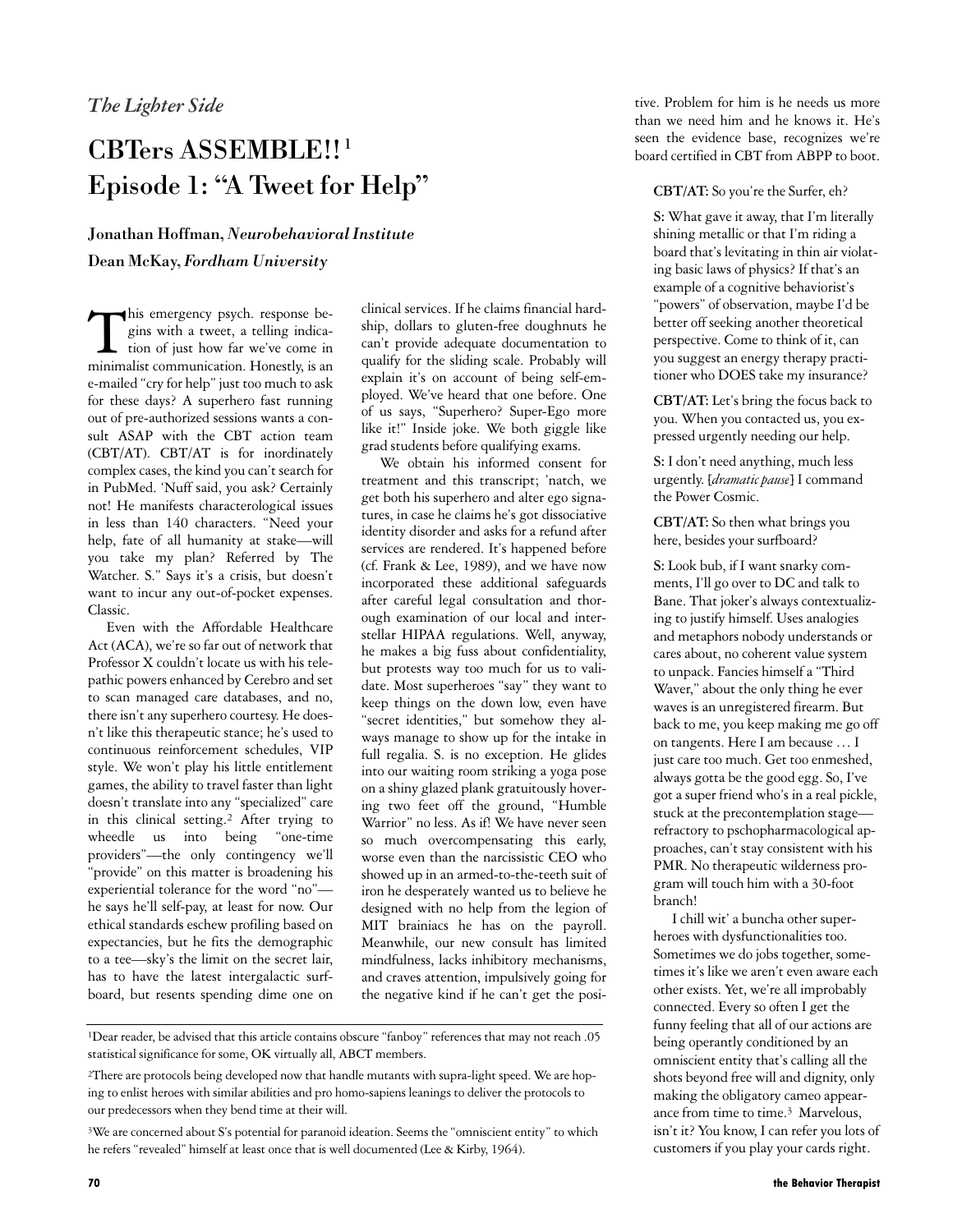Sure I can't get you on my insurance panel?

**CBT/AT:** About the friend you mentioned…

**S:** OK, OK. Here goes: When this bozo I'm talkin' bout gets all ticked off, his size like quadruples, his clothes shred, and his IQ—I suppose you eggheads would say his EQ too—drops to the statistically deficient level. He gets into these rages, often sans identifiable triggers, literally turns green, starts regressively verbalizing in twoword sentences, and smashes everything in sight to a pulp.

Then, after nothing's left to clobber, I mean mangle, he takes giant leaps to who knows where. When he wakes up, he's practically naked. Can't remember anything, gets all socially phobic. It's very embarrassing, and I'm not even mentioning the potential liability issues. Worse, he's a doctor, well maybe a Ph.D.—no offense—an' he started this whole mess doin' some stupid N of 1 research about Gamma Rays that went haywire. No IRB, no reversal of conditions, nothing, like he thinks all the other scientists are beneath him. Now we're not even sure he graduated from an accredited program.

**CBT/AT:** I think I recall hearing about this friend of yours. Wasn't there an incident a long time ago at Alkali Lake, in Canada, involving him?

**S:** Wow, you hear of one hyper-steroidal rage and you overgeneralize to everyone, like you never heard of cognitive biases??? That guy at Alkali Lake had retractable adamantium claws, a barber with an uncanny sense of humor, and, listen up, HE WASN'T GREEN! [*S. throws head back in faux annoyance*].<sup>4</sup>

**CBT/AT:** Why is this so important to you?

S: Never mind all that. Look, can you design a Comprehensive Behavioral Intervention Treatment plan for him, or what?

**CBT/AT:** [*He's really grilling us hard like we've never seen good eye contact before.*] We get the picture, what's your friend's name? [*As if we didn't know*.]

#### **Diagnostic Impressions and Initial Reactions**

Okay, initial and raw responses: what's the dealio in this case? Is the "friend" the real patient or just the poor patsy, er, "Identified Patient?" Does S. have a hidden agenda? Lotsa questions, no diagnostic formulation so far, but it's not as if some clerk who won't give us their last name is limiting the number of sessions available in a specified time period. We have seen this kind of presentation before (Parker & Watson, 1999), but those were case illustrations, and besides, those clients had severe arm and neck trauma from spider bites. If there's an acceptance and commitment to attending therapy on a regular basis, then we're gonna get some closure. Believe it.

Our treatment team begins to consider transdiagnostic possibilities. Clearly, S. has emotion regulation problems he does not "own," and like so many that struggle with managing their affective states, perhaps his "friend" has this challenge too, without the interplanetary itinerary. We begin to examine our caseloads, wondering if a group will turn out to be the best modality to start all concerned with in order to build skills for their subsequent courses of solutionfocused individual psychotherapy. Raising S.'s acceptance of his own issues paralleling those of his alleged "friend" will task us, as will be overcoming his anticipated self-sabotaging efforts to evade the rigors of the interpersonal dynamic, but your friendly neighborhood CBT/AT is up for it. BTW, if

<sup>4</sup>We checked later and felt a certain vindication that news accounts confirmed that the incident at Alkali Lake did indeed involve the green-muscled hero in question as well as a clawed mutant with remarkable restorative abilities. If we knew this at the time of our consultation, our own "here-andnow" focus would have been shelved to deliver a sharp rebuke; not helpful for therapeutic alliance, sure, but man, was S. smug. See Thomas and Lee, 1974, for the news account.

<sup>5</sup>We received a separate invitation to contribute our unique treatment protocol to a special dedicated issue of a different journal, but it was an open-access publication. The guest editor (D. "Doc" Sampson) claimed it would be well cited, but we had our doubts when it was accompanied by a request to participate in a by-invitation-only symposium to be held on Asgaard, with a hefty prepayment for publication of the article in the conference proceedings in addition to the journal itself. Our suspicions deepened when all correspondence from Sampson went straight to our spam filter. We hope we don't face Odin's wrath when we try to publish elsewhere, but we are working on a limited grant here and can't spare the funds to pay for open access or for the conference.

**March • 2014 71**

you think forming a suitable group for these sorts of patients would be difficult, think again. Just earlier this week one of our consultants met with another colossus with "issues"—this one covered in large fantastical orange rocks—who was interested in "meeting like-minded others." Also, on our wait-list was a man who called himself a Russian mutant (talk about selfesteem problems!) who could also convert his skin to metal at will. He said his name was Piotr, which we determined was a fake. I mean, really, how pretentious! "Piotr" said he was sent by Magneto, but we doubt the veracity of this self-serving explanation (see Kane & Cockrun, 1975). We consider this group evidencing such interesting adaptations that we immediately began to develop plans for a case paper, manualized treatment guide to follow, feeling optimistic that it would be appropriate for *Cognitive and Behavioral Practice*, maybe even as part of a special issue on modifying treatment for clients with bizarre ideation and genetic mutations.<sup>5</sup> A nagging concern, what are the existing guidelines for conducting cybertherapy with a humanoid from Zenn-La hurtling through hyperspace senselessly posturing on a surfboard? No doubt our State Licensing Board will be able to provide clarity on this matter if indeed it arises.

#### **Episode Next**

Mo' background details, mo' problems. \*In the ensuing installment, the CBT/AT finds time in their busy schedule to do a diagnostic work-up for an over-controlled homeless scientist, his unpredictably expansive 1200 lb. emerald-hued alter ego, or both. Whatever, going forward a credit card's on file and there's a charge for missed sessions not cancelled within 24 hours, unless of course they have a semiplausible explanation. After all, it's a practice, not a business.

As Stan Lee, the Original Gangsta of psychological dissemination, says— "Excelsior!!!"

\* The work of the CBT/AT is supported by a generous grant from SHIELD, Behavioral Sciences Section, and the kind forbearance of our colleagues.

\* You have the data. In accord with the CYA risk management policies strongly suggested by our attorneys at highly disproportionate hourly rates, we encourage you to forward your clinical impressions and recommendations, i.e. know-it-all comments, regarding patient S.'s initial presentation to Dr. Reed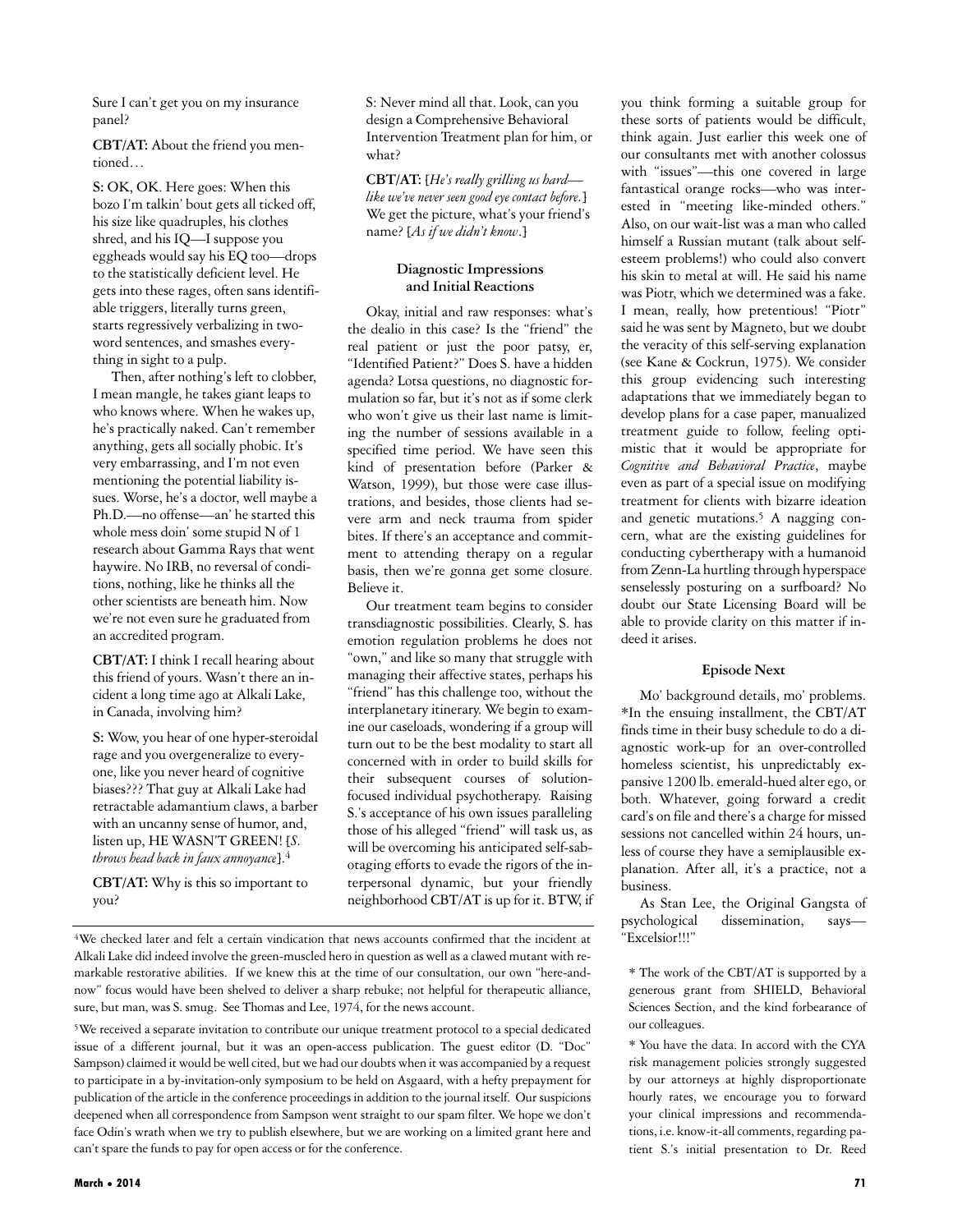Richards, Baxter Building, 42nd & Madison, New York, NY. Best you not check on his license to practice.

#### **References**

- Frank, G., & Lee, S. (1989). Madman runs amok. *The Incredible Hulk, 2* (363).
- Kane, G., & Cockrun, D. (1975). Deadly genesis. *The Uncanny X-Men, 1* (Giant Size 1).
- Lee, S., & Kirby, J. (1964). Coming of Galactus. *Fantastic Four, 1* (49).
- Parker, P., & Watson, M.J. (1999). Sub-carotid hematoma induced by gamma radiation and contact with Philodromus sp. (crab spider).

*Journal of Mutantology and Neurocerebrosciences, 12*, ε–π.

Thomas, R., & Lee, S. (1974). And now…the Wolverine! *The Incredible Hulk, 1* (181).

...

*Correspondence to* Jonathan Hoffman, Ph.D., Neurobehavioral Institute, 2233 North Commerce Pkwy, Ste #3, Weston, FL, 33326 drhoffman@nbiweston.com

**Job seekers:** *Whether you're looking for a new job, or ready to take the next step in your career, we'll help you find the opportunity that's right for you.*

**Employers:** *Target your recruiting and reach qualified candidates quickly and easily. Simply complete our online Registration Form and start posting jobs today!*

#### www.abct.org/Resources

JOB SEEKERS | EMPLOYERS

*So that we may continue to grow with you, please update your membership profile.*

**www.abct.org → member log in** 

# **Call** *for* **Submissions**

# Graduate Student Research Grant

◊◊◊

The ABCT Research Facilitation Committee is sponsoring a grant of up to \$1000 to support graduate student research.

Eligible candidates are graduate student members of ABCT seeking funding for currently unfunded thesis or dissertation research. Grant will be awarded based on a combination ofmerit and need.

Applications are due May 1, 2014, and are based on current NIH proposal guidelines.

- $\rightarrow$  3-page document detailing significance, innovation, approach, and justification of need
- $\rightarrow$  1-page budget
- $\rightarrow$  Letter of support from faculty advisor

To submit an application, please e-mail all required documents to Dr. Kim L. Gratz at klgratz@aol.com.

The grant will be awarded in the Fall of 2014, with the winner announced at the 2014 annual convention.

*For more information on the grant and application procedures and requirements, please visit*: **http://www.abct.org/Members/?m=mMembers&fa=Students**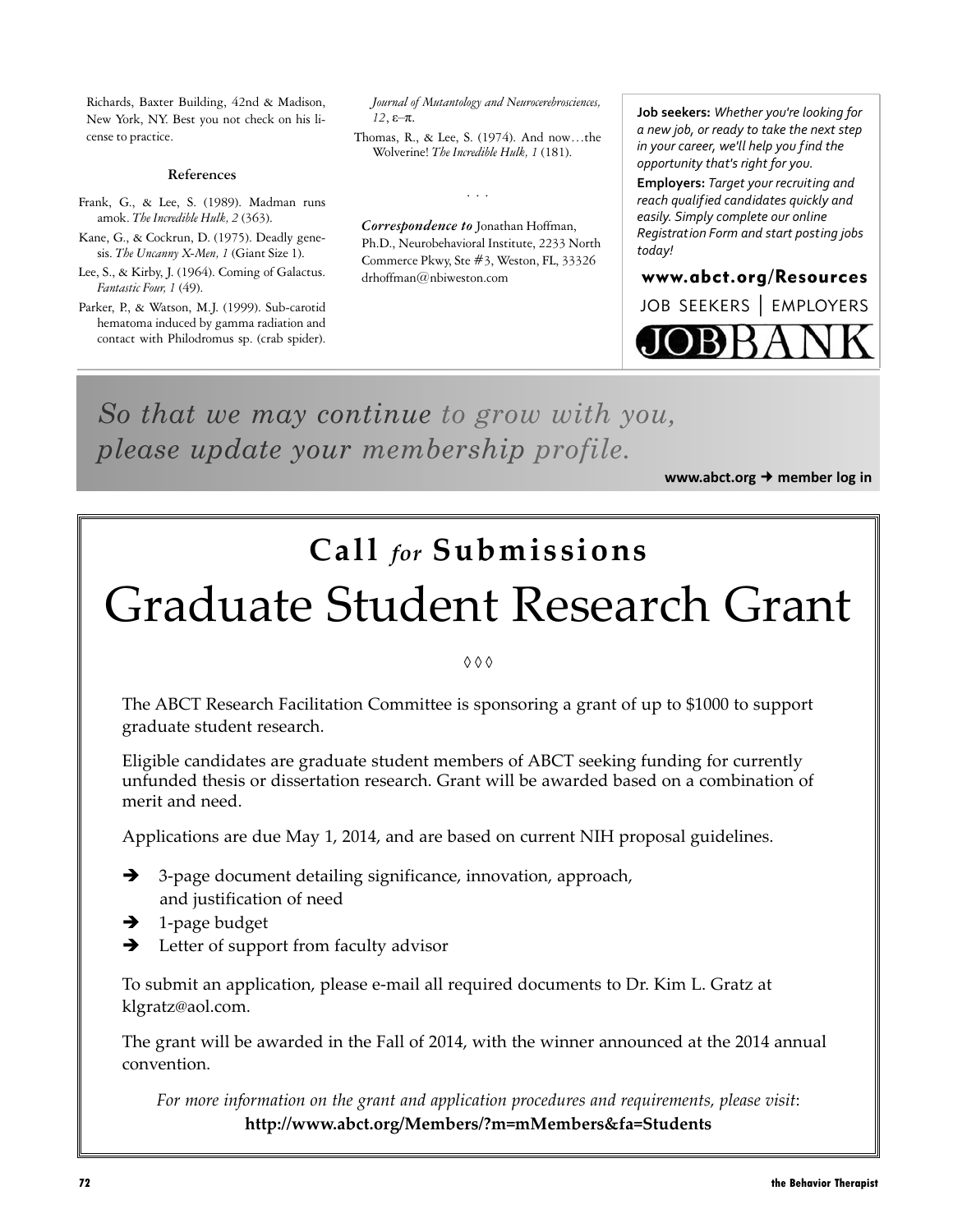| ABCT's<br>G<br>V<br>S<br>Т<br>R<br>A<br>Ν<br>D<br>Е<br>O<br>N                                                                                                                                                                                                                                                                                                                                                                                                                                                                                                                                                                                                                                                                                                                                                                                                                                                                                                                                                                                                                                                                                                                                                                                                                                                                                        |  |  |
|------------------------------------------------------------------------------------------------------------------------------------------------------------------------------------------------------------------------------------------------------------------------------------------------------------------------------------------------------------------------------------------------------------------------------------------------------------------------------------------------------------------------------------------------------------------------------------------------------------------------------------------------------------------------------------------------------------------------------------------------------------------------------------------------------------------------------------------------------------------------------------------------------------------------------------------------------------------------------------------------------------------------------------------------------------------------------------------------------------------------------------------------------------------------------------------------------------------------------------------------------------------------------------------------------------------------------------------------------|--|--|
| <u>Complex cases</u> Clinical<br><del>master clinicians</del> Grand<br>$Round\delta$<br>live sessions                                                                                                                                                                                                                                                                                                                                                                                                                                                                                                                                                                                                                                                                                                                                                                                                                                                                                                                                                                                                                                                                                                                                                                                                                                                |  |  |
| Steven C. Hayes, Acceptance and Commitment Therapy<br>Ray DiGiuseppe, Redirecting Anger Toward Self-Change<br>Art Freeman, Personality Disorder<br>□ Howard Kassinove & Raymond Tafrate, Preparation, Change,<br>and Forgiveness Strategies for Treating Angry Clients<br>□ Jonathan Grayson, Using Scripts to Enhance Exposure in OCD<br>$\Box$ Mark G. Williams, Mindfulness-Based Cognitive Therapy and the Prevention<br>of Depression<br>Donald Baucom, Cognitive Behavioral Couples Therapy and the Role<br>of the Individual<br>$\Box$ Patricia Resick, Cognitive Processing Therapy for PTSD<br>and Associated Depression<br>Edna B. Foa, Imaginal Exposure<br>$\Box$ Frank Dattilio, Cognitive Behavior Therapy With a Couple<br>Christopher Fairburn, Cognitive Behavior Therapy for Eating Disorders<br>□ Lars-Goran Öst, One-Session Treatment of a Patient With Specific Phobias<br>$\Box$ E. Thomas Dowd, Cognitive Hypnotherapy in Anxiety Management<br>$\Box$ Judith Beck, Cognitive Therapy for Depression and Suicidal Ideation<br>□ Marsha Linehan, Dialectical Behavior Therapy for Suicidal Clients Meeting<br>Criteria for Borderline Personality Disorder-Opening Sessions<br>□ Marsha Linehan, Dialectical Behavior Therapy for Suicidal Clients Meeting<br>Criteria for Borderline Personality Disorder-The Later Sessions |  |  |
| <b>3-SESSION SERIES</b><br>DOING PSYCHOTHERAPY: Different Approaches to Comorbid<br>Systems of Anxiety and Depression                                                                                                                                                                                                                                                                                                                                                                                                                                                                                                                                                                                                                                                                                                                                                                                                                                                                                                                                                                                                                                                                                                                                                                                                                                |  |  |
| (Available as individual DVDs or the complete set)<br>Session 1 Using Cognitive Behavioral Case Formulation in Treating a Client<br>With Anxiety and Depression (Jacqueline B. Persons)<br>Session 2 Using an Integrated Psychotherapy Approach When Treating a<br>Client With Anxiety and Depression (Marvin Goldfried)<br>Session 3 Comparing Treatment Approaches (moderated by Joanne Davila<br>and panelists Bonnie Conklin, Marvin Goldfried, Robert Kohlenberg,<br>and Jacqueline Persons)                                                                                                                                                                                                                                                                                                                                                                                                                                                                                                                                                                                                                                                                                                                                                                                                                                                    |  |  |
| TO ORDER<br>OR, ORDER ONLINE AT WWW.abct.org   click on ABCT STORE                                                                                                                                                                                                                                                                                                                                                                                                                                                                                                                                                                                                                                                                                                                                                                                                                                                                                                                                                                                                                                                                                                                                                                                                                                                                                   |  |  |
| Individual DVDs-\$55 each • "Doing Psychotherapy": Individual sessions - \$55 / set of three-\$200                                                                                                                                                                                                                                                                                                                                                                                                                                                                                                                                                                                                                                                                                                                                                                                                                                                                                                                                                                                                                                                                                                                                                                                                                                                   |  |  |
| Visa   MasterCard   American Express<br>shipping & handling                                                                                                                                                                                                                                                                                                                                                                                                                                                                                                                                                                                                                                                                                                                                                                                                                                                                                                                                                                                                                                                                                                                                                                                                                                                                                          |  |  |
| U.S./Canada/Mexico 1-3 videos: \$5.00 per video<br>Name on Card                                                                                                                                                                                                                                                                                                                                                                                                                                                                                                                                                                                                                                                                                                                                                                                                                                                                                                                                                                                                                                                                                                                                                                                                                                                                                      |  |  |
| 4 or more videos: \$20.00<br><b>Card Number</b><br>CVV<br>Expiration<br><b>Other countries</b><br>1 video: \$10.00<br>2 or more videos: \$20.00<br>Signature                                                                                                                                                                                                                                                                                                                                                                                                                                                                                                                                                                                                                                                                                                                                                                                                                                                                                                                                                                                                                                                                                                                                                                                         |  |  |

*Deepen your understanding*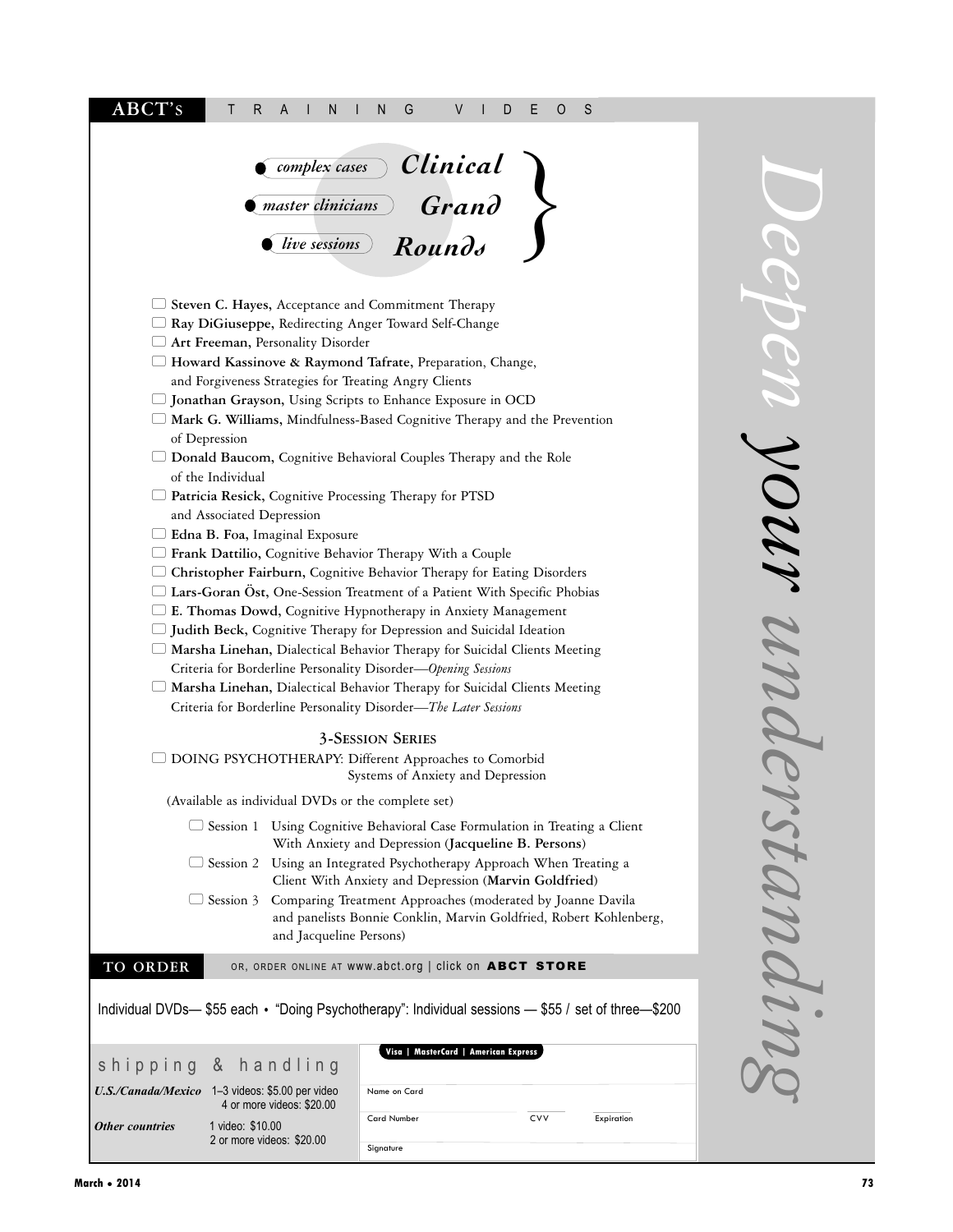# ABCT ONLINE CE WEBINARS

*Learning doesn't need to stop* at the Convention! ABCT is proud to provide online Continuing Education (CE) webinars for psychologists and other mental health professionals. Our webinars can be attended live or viewed online at your convenience. The webinar series offers opportunities to learn about evidencebased treatments and latest research while earning CE credits from the comfort and convenience of your own home/office.

#### *Watch Instantly*

**www .abct.org**

#### *Resick* | **CPT for PTSD**

Cognitive Processing Therapy for PTSD: Does Child Sexual or Physical Abuse Make a Difference?

*Herbert* | **ACT** Acceptance and Commitment Therapy: A Radically Different yet Remarkably Familiar Approach to Behavior Change

#### *Albano* | **CBT for Adolescent Anxiety**

Adolescents, Anxiety and Development: A Family-Focused CBT Approach

#### *Harvey* | **CBT for Insomnia (CBT-I)**

Cognitive Behavioral Therapy for Insomnia and Transdiagnostic Sleep Problems in Clinical Practice

### *Tirch* | **Compassion-Focused Therapy**

An Introduction to Compassion Focused Therapy

*Brown* | **CBT for Child Trauma** CBT for Traumatized Youth: Components of Evidence-Based Practice

*Barnett* | **Ethics** Ethical, Legal, and Clinical Considerations in Behavioral Telehealth

*Miller* | **DBT** DBT With Adolescents: Research and Clinical Developments

*Abramowitz* | **Exposure for OCD** Exposure Therapy for OCD Symptom Dimensions



Friday, June 6, 2014 11:00 a.m. EST

**Katherine Shear, M.D.,** *Columbia University School of Social Work, Columbia University College of Physicians and Surgeons* Getting Grief Back on Track: An Introduction to Complicated Grief and Its Treatment

*ABCT's webinars empower and support you to learn and train enduringly, from the comfort of home or office.*

**Register today at www.abct.org |** *Earn CE all year long!*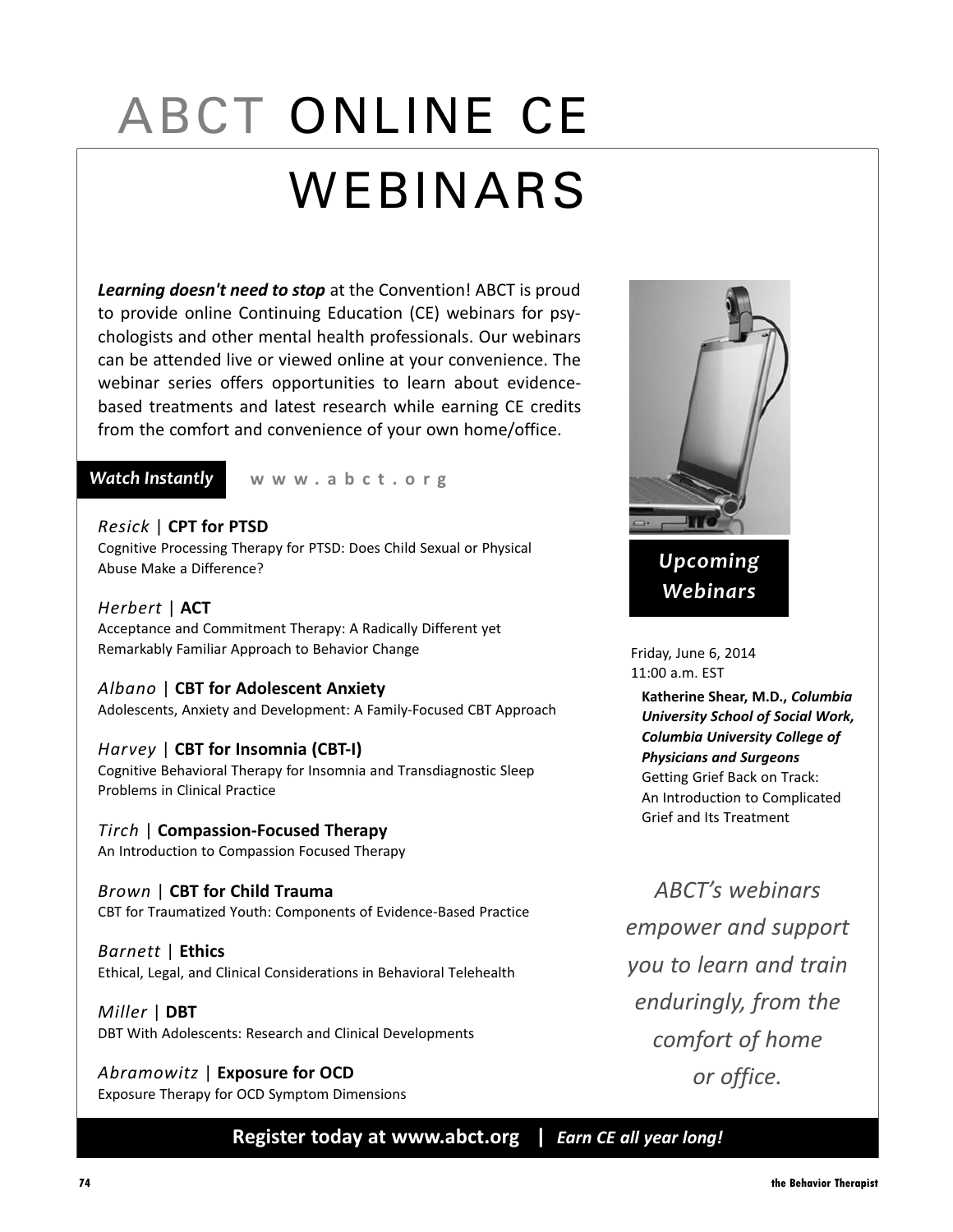# **Call** *for* **Applicants**

The **Association for Behavioral and Cognitive Therapies** (ABCT, www.abct.org) invites applications for a Director of Outreach and Partnerships, with a likely start date in summer 2014. This full-time position with competitive salary and benefits reports to the Executive Director. ABCT is a 4,600 member-strong professional organization committed to the advancement of scientific approaches to the understanding and improvement of human functioning. Responsibilities include the development, implementation, and coordination of membership growth and retention strategies; building partnerships with other professional and allied organizations to advocate for and advance shared goals such as federal funding for behavioral research, recognition/funding of evidence-based approaches to prevention and treatment; and advancing ABCT's dissemination goals. The successful candidate will be outgoing, dynamic, collaborative, and energetic; possess excellent communication skills and passion for the mission of ABCT; and be able to represent ABCT well to diverse constituents.

#### *Required qualifications***:**

- 1. Doctoral degree in psychology or related field  $+ \ge$  five years' experience
- 2. Licensed or license-eligible
- 3. Knowledge and passion about ABCT: cognitive-behavioral orientation and commitment to science and evidence-based principles
- 4. Willingness to work in NYC

#### *Preferred qualifications***:**

- 1. Experience with professional organizations
- 2. Experience with outreach, membership, and marketing
- 3. Expertise in public policy related to behavioral health and an appreciation of the political issues and participants affecting behavioral health care
- 4. Experience building partnerships
- 5. Experience with information technology including social media
- 6. An academic background in population-based approaches to dissemination (e.g., MPH)

*ABCT is an Equal Opportunity/Affirmative Action Employer.* Send CV, contact information for five references, and a letter addressing the alignment of your experience with the qualifications to **DirectorofOutreach@abct.org**. Review of applications will begin on March 24, 2014 and continue until the position is filled.



I ABC

# *online*

#### **Meet Our Featured Therapist:** GEORGE WING

http://www.abct.org/Help /?m=mFindHelp&fa= ClinicianMonth

# *in-press*

#### **Clinical Guide to the Evidence-Based Assessment Approach to Diagnosis and Treatment**

"The reality of clinical practice is constantly challenging. Real cases, like Lea, do not fit neatly into research boxes. Lea is entering 'emerging adulthood,' still in school, becoming increasingly independent. Which assessments are most age-appropriate? Which norms make sense to use? What are treatment goals that would engage Lea and motivate her to continue in therapy? …"

Youngstrom et al. *Cognitive and Behavioral Practice* doi: 10.1016/j.cbpra.2013.12.005

# *archive*

"[John] Dewey held that the reflex arc was not merely a stimulus and response, but a totality of behavior and that the arc did not really have a beginning and end but that the phenomenon was *circular*. The end of an arc was also the beginning of another arc." Harold H. Anderson "Circular Behavior" In Wolff & Precker (Eds.) (1952) *Success in Psychotherapy*